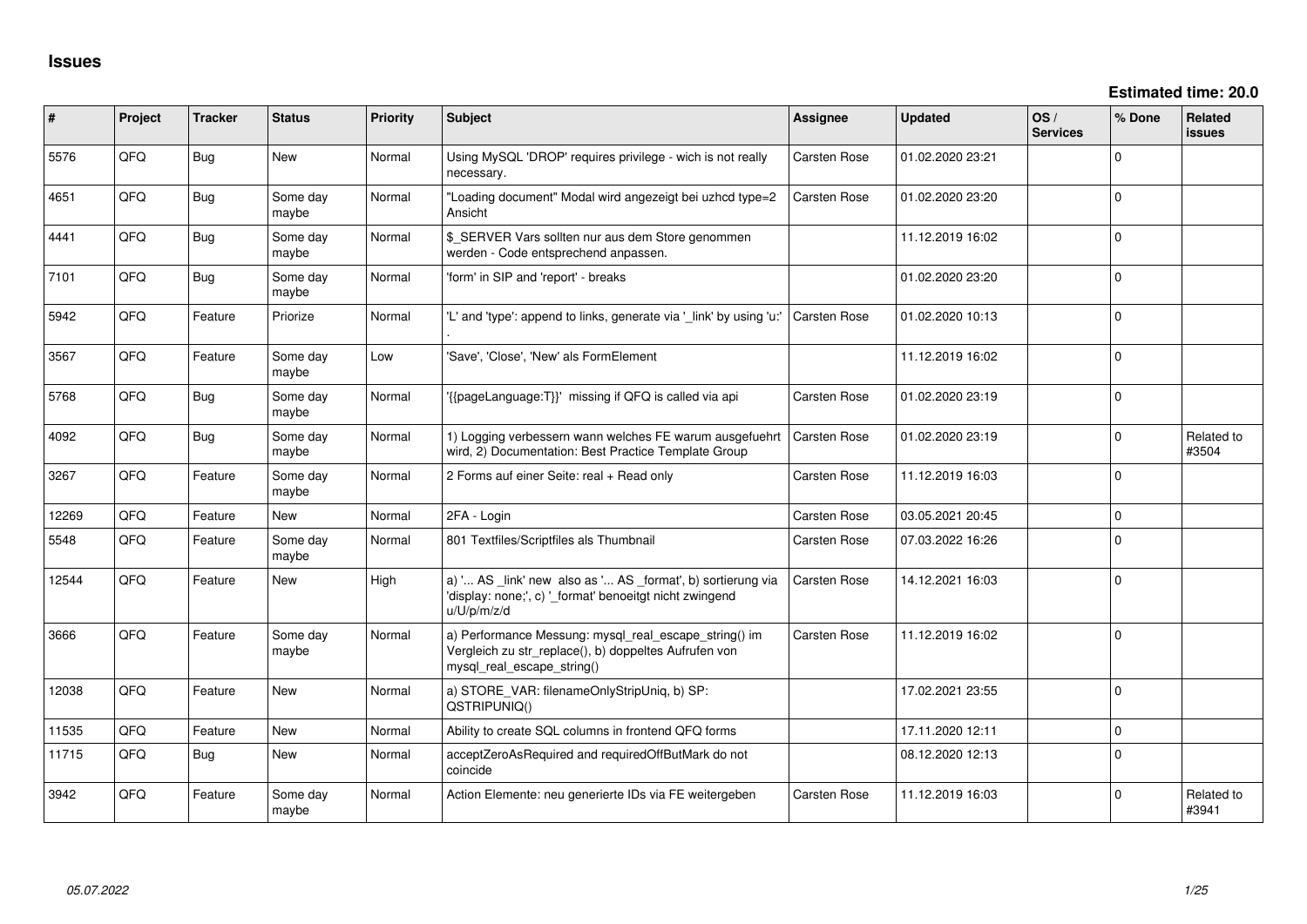| $\vert$ # | Project        | <b>Tracker</b> | <b>Status</b>     | Priority | <b>Subject</b>                                                                                                 | Assignee            | <b>Updated</b>   | OS/<br><b>Services</b> | % Done      | Related<br><b>issues</b>                                                                                                                                              |
|-----------|----------------|----------------|-------------------|----------|----------------------------------------------------------------------------------------------------------------|---------------------|------------------|------------------------|-------------|-----------------------------------------------------------------------------------------------------------------------------------------------------------------------|
| 12412     | QFQ            | Feature        | <b>New</b>        | Normal   | Action/Escape qualifier 'e' (empty), '0': if given, an empty<br>string (or '0') will be treated as 'not found' | Carsten Rose        | 08.05.2021 09:40 |                        | $\Omega$    | Related to<br>#12413,<br>Related to<br>#10012                                                                                                                         |
| 5131      | QFQ            | Feature        | <b>New</b>        | Normal   | Activate Spin Gear ('wait/busy' indicator) via LINK attribute                                                  | Carsten Rose        | 01.02.2020 23:21 |                        | $\mathbf 0$ |                                                                                                                                                                       |
| 7342      | QFQ            | Feature        | New               | Normal   | add content = hide_this                                                                                        | Carsten Rose        | 01.02.2020 23:21 |                        | $\mathbf 0$ |                                                                                                                                                                       |
| 10979     | QFQ            | Feature        | <b>New</b>        | Normal   | Ajax Calls an API - dataReport                                                                                 | Carsten Rose        | 11.05.2022 12:15 |                        | $\mathbf 0$ |                                                                                                                                                                       |
| 8962      | QFQ            | Feature        | New               | High     | allow for form fields with identical names                                                                     | <b>Carsten Rose</b> | 03.05.2021 21:14 |                        | 0           |                                                                                                                                                                       |
| 14320     | QFQ            | Feature        | In Progress       | Normal   | Allow specific HTML Tags and Attributes: general, TinyMCE                                                      | Enis Nuredini       | 04.07.2022 14:09 |                        | $\mathbf 0$ | Related to<br>#12664,<br>Related to<br>#12039,<br>Related to<br>#11702,<br>Related to<br>#7239,<br>Related to<br>#3708,<br>Related to<br>#3646,<br>Related to<br>#880 |
| 9281      | QFQ            | <b>Bug</b>     | Some day<br>maybe | Normal   | Allow STRICT TRANS TABLES                                                                                      | Carsten Rose        | 02.01.2021 18:43 |                        | $\Omega$    |                                                                                                                                                                       |
| 3848      | QFQ            | Feature        | Some day<br>maybe | High     | Antivirus check fuer Upload files in qfq?                                                                      | Carsten Rose        | 03.05.2021 21:14 |                        | $\mathbf 0$ | Related to<br>#4131                                                                                                                                                   |
| 12119     | QFQ            | Feature        | New               | Normal   | AS paged: error message missing if there ist no 'r' argument.                                                  | Carsten Rose        | 03.05.2021 20:51 |                        | $\mathbf 0$ |                                                                                                                                                                       |
| 14077     | QFQ            | Bug            | New               | Normal   | As _link: Attribute 'class' missing by r:1 and r:3 - but should<br>set                                         | <b>Carsten Rose</b> | 28.05.2022 11:02 |                        | $\Omega$    | Related to<br>#5342,<br>Related to<br>#4343                                                                                                                           |
| 13945     | QFQ            | Feature        | New               | Normal   | As _link: content before/after link                                                                            | Enis Nuredini       | 28.05.2022 11:01 |                        | $\mathbf 0$ | Related to<br>#12262                                                                                                                                                  |
| 14233     | QFQ            | <b>Bug</b>     | <b>New</b>        | Normal   | AS _link: question - HTML is not rendered                                                                      | Carsten Rose        | 28.05.2022 11:02 |                        | $\mathbf 0$ |                                                                                                                                                                       |
| 3947      | QFQ            | Feature        | Some day<br>maybe | Normal   | Attack detectect: logout current user                                                                          | <b>Carsten Rose</b> | 11.12.2019 16:03 |                        | $\mathbf 0$ | Related to<br>#5458,<br>Related to<br>#6299                                                                                                                           |
| 6299      | QFQ            | Feature        | Some day<br>maybe | Normal   | Attack detection: log table with invalid SIP access                                                            |                     | 11.12.2019 16:02 |                        | $\mathbf 0$ | Related to<br>#3947                                                                                                                                                   |
| 11522     | QFQ            | <b>Bug</b>     | New               | Normal   | Aus/Einblenden von Reitern                                                                                     |                     | 13.11.2020 14:58 |                        | $\mathbf 0$ |                                                                                                                                                                       |
| 10890     | $\mathsf{QFQ}$ | Bug            | New               | Normal   | AutoCron hangs                                                                                                 |                     | 20.07.2020 13:56 |                        | 0           |                                                                                                                                                                       |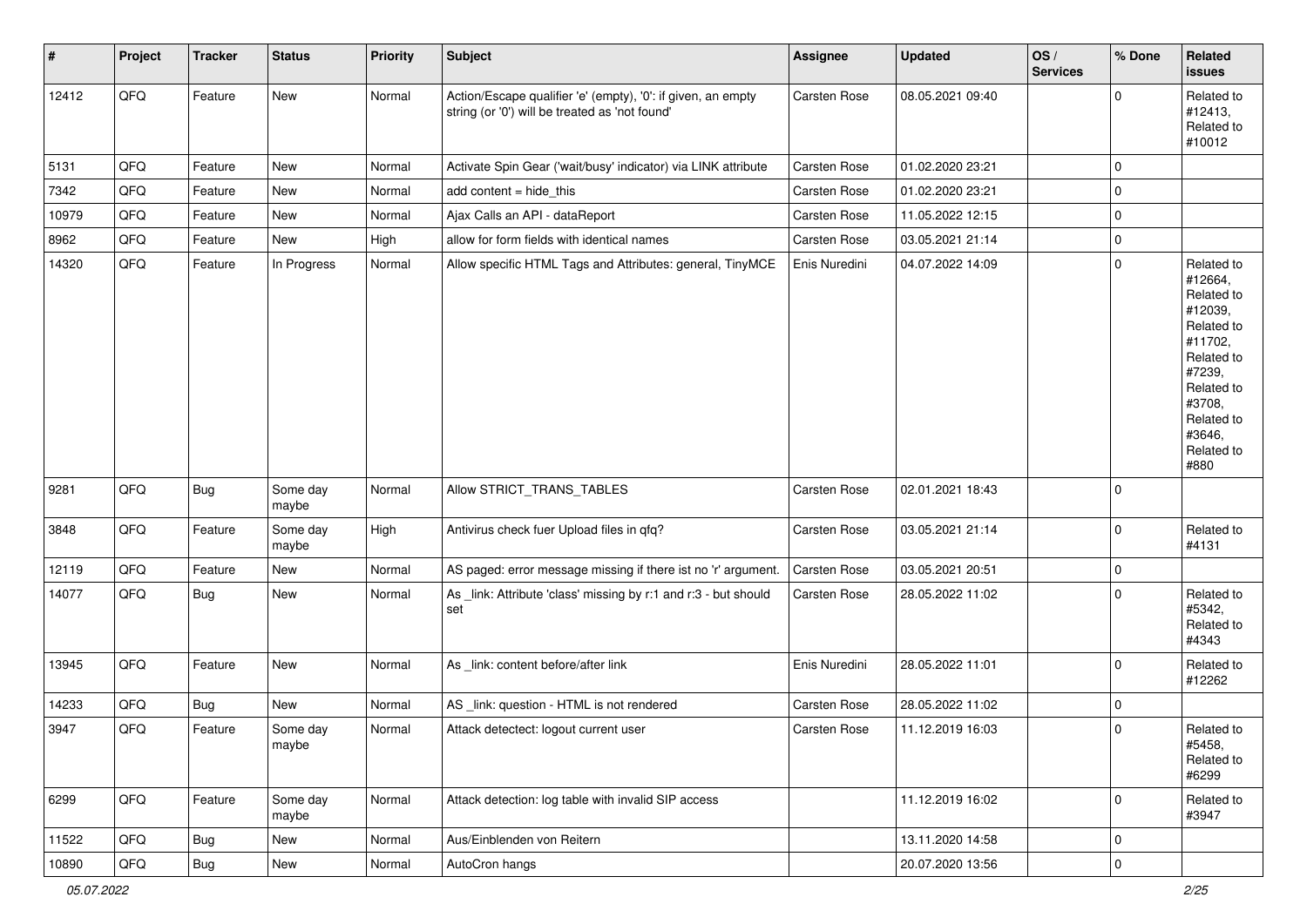| ∦     | Project | <b>Tracker</b> | <b>Status</b>     | <b>Priority</b> | Subject                                                                                              | <b>Assignee</b>     | <b>Updated</b>   | OS/<br><b>Services</b> | % Done       | Related<br><b>issues</b>                      |
|-------|---------|----------------|-------------------|-----------------|------------------------------------------------------------------------------------------------------|---------------------|------------------|------------------------|--------------|-----------------------------------------------|
| 4250  | QFQ     | Feature        | New               | Normal          | AutoCron in QFQ via PHP                                                                              | <b>Carsten Rose</b> | 01.02.2020 23:21 |                        | <sup>0</sup> | Related to<br>#3292,<br>Related to<br>#3291   |
| 12146 | QFQ     | Feature        | New               | Normal          | Autocron Job: Anzeigen wann der naechste Job ausgefuehrt<br>wird, resp das er nicht ausgefuehrt wird | <b>Carsten Rose</b> | 15.03.2021 15:23 |                        | <sup>0</sup> |                                               |
| 3291  | QFQ     | Feature        | Some day<br>maybe | Normal          | AutoCron websiteToken                                                                                | <b>Carsten Rose</b> | 11.12.2019 16:02 |                        | $\Omega$     | Related to<br>#4250                           |
| 8431  | QFQ     | Bug            | <b>New</b>        | High            | autocron.php with wrong path                                                                         | <b>Carsten Rose</b> | 03.05.2021 21:14 |                        | $\Omega$     |                                               |
| 13647 | QFQ     | <b>Bug</b>     | New               | Normal          | Autofocus funktioniert nicht auf Chrome                                                              | Benjamin Baer       | 19.03.2022 17:44 |                        | $\mathbf 0$  |                                               |
| 7452  | QFQ     | Feature        | Some day<br>maybe | Normal          | automate deployment new QFQ version                                                                  | Carsten Rose        | 16.09.2021 15:10 |                        | 0            |                                               |
| 13608 | QFQ     | Feature        | Some day<br>maybe | Normal          | Automatic Browser Language Redirect                                                                  | Enis Nuredini       | 17.06.2022 08:35 |                        | $\Omega$     |                                               |
| 12452 | QFQ     | Feature        | Priorize          | Normal          | BaseURL: alsways with '/' at the end                                                                 | Carsten Rose        | 19.06.2022 13:45 |                        | 0            | Related to<br>#10782                          |
| 9346  | QFQ     | Feature        | Priorize          | Normal          | beforeSave: check if an upload is given                                                              | Carsten Rose        | 11.06.2021 21:18 |                        | $\mathbf 0$  |                                               |
| 3782  | QFQ     | Bug            | Priorize          | Normal          | Bei fehlerhafter Eingabe (z.B. Datum) sollte das erwartete<br>Format angezeigt werden                | <b>Carsten Rose</b> | 01.02.2020 10:13 |                        | $\Omega$     |                                               |
| 7106  | QFQ     | Feature        | Some day<br>maybe | Normal          | Beispiel Nummerierung von Rows in Report                                                             |                     | 11.12.2019 16:01 |                        | $\Omega$     |                                               |
| 7105  | QFQ     | Feature        | Some day<br>maybe | Normal          | Beispiel wie man in einer zweiten Tabelle speichert.                                                 |                     | 11.12.2019 16:01 |                        | $\Omega$     |                                               |
| 6288  | QFQ     | Feature        | Some day<br>maybe | Normal          | Best Practice: Erklaeren wie man ein Formular ganz in<br>'weiss' erstellen kann                      |                     | 11.12.2019 16:02 |                        | $\mathbf 0$  |                                               |
| 11630 | QFQ     | Bug            | Feedback          | High            | Bitte check ob CALL() in 20.11.0 noch so funktioniert wie in<br>20.4.1                               | Enis Nuredini       | 28.05.2022 13:45 |                        | 0            | Related to<br>#11325                          |
| 4194  | QFQ     | Feature        | In Progress       | Normal          | Bootstrap 4 ist jetzt offiziel                                                                       |                     | 03.05.2021 20:47 |                        | 0            | Related to<br>#10114                          |
| 5783  | QFQ     | Feature        | Some day<br>maybe | Normal          | <b>BPMN View/Edit</b>                                                                                |                     | 11.12.2019 16:02 |                        | 0            |                                               |
| 12546 | QFQ     | <b>Bug</b>     | Feedback          | Normal          | Branch 'Development' - Unit Tests mit dirty workaround<br>angepasst                                  | <b>Carsten Rose</b> | 19.03.2022 17:48 |                        | $\Omega$     |                                               |
| 8520  | QFQ     | Feature        | Some day<br>maybe | Normal          | Bring QFQ to Composer                                                                                | Carsten Rose        | 16.09.2021 15:10 |                        | $\mathbf 0$  |                                               |
| 11893 | QFO     | Feature        | New               | High            | Broken SIP: a) only report one time, b) only report in main<br>column                                | Carsten Rose        | 12.05.2021 12:13 |                        | 0            | Related to<br>#12532,<br>Related to<br>#14187 |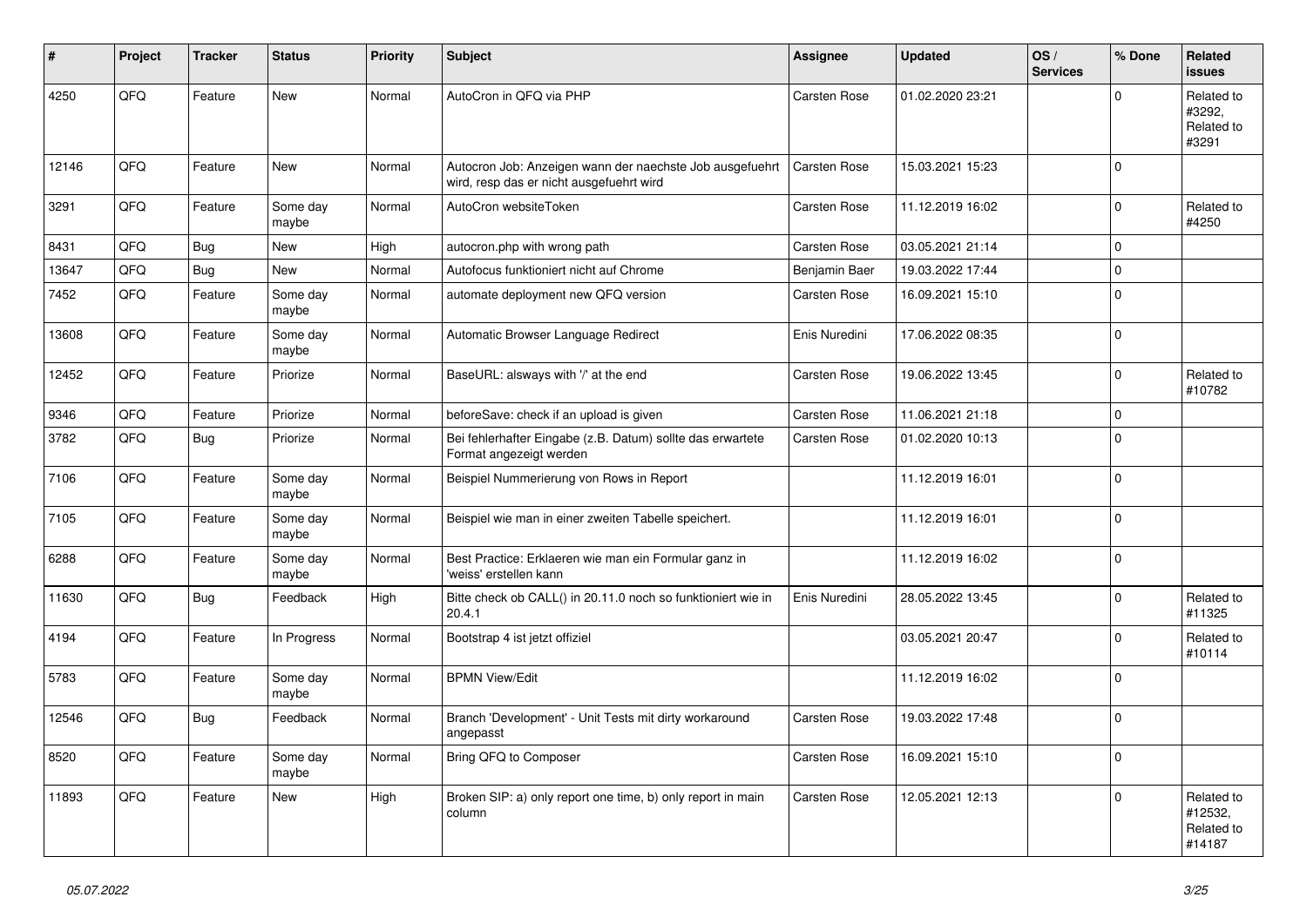| #     | Project | <b>Tracker</b> | <b>Status</b>     | <b>Priority</b> | <b>Subject</b>                                                                                                                | <b>Assignee</b>     | <b>Updated</b>   | OS/<br><b>Services</b> | % Done       | Related<br>issues                               |
|-------|---------|----------------|-------------------|-----------------|-------------------------------------------------------------------------------------------------------------------------------|---------------------|------------------|------------------------|--------------|-------------------------------------------------|
| 9958  | QFQ     | <b>Bug</b>     | Priorize          | Normal          | Broken subrecord query: no error message                                                                                      | <b>Carsten Rose</b> | 05.02.2021 15:15 |                        | $\Omega$     |                                                 |
| 9177  | QFQ     | Bug            | New               | Normal          | Bug? QFQ tries to save an action FE, which has real<br>existing column name                                                   | <b>Carsten Rose</b> | 01.02.2020 23:22 |                        | $\Omega$     |                                                 |
| 10716 | QFQ     | Feature        | Some day<br>maybe | Normal          | Business Logic mit Externen Skripten                                                                                          | <b>Carsten Rose</b> | 16.09.2021 15:10 |                        | $\Omega$     | Related to<br>#10713,<br>Related to<br>#8217    |
| 9781  | QFQ     | Feature        | New               | Normal          | Button: CSS class to make buttons smaller                                                                                     | <b>Carsten Rose</b> | 01.02.2020 23:22 |                        | $\Omega$     |                                                 |
| 13467 | QFQ     | Feature        | <b>New</b>        | Normal          | ChangeLog Generator                                                                                                           | <b>Carsten Rose</b> | 19.03.2022 17:46 |                        | $\Omega$     | Related to<br>#11460                            |
| 13451 | QFQ     | <b>Bug</b>     | <b>New</b>        | Normal          | Character Counter / Max Character: Problem in Safari                                                                          | <b>Carsten Rose</b> | 15.04.2022 17:18 |                        | $\Omega$     |                                                 |
| 12474 | QFQ     | Feature        | <b>New</b>        | Normal          | Check BaseConfigURL if it is given and the the last char is '/'                                                               | <b>Carsten Rose</b> | 03.05.2021 20:45 |                        | $\Omega$     |                                                 |
| 9853  | QFQ     | Feature        | <b>New</b>        | Normal          | Check das SQL / QFQ / Mail Logfile geschrieben wird                                                                           |                     | 09.01.2020 11:15 |                        | $\mathbf{0}$ |                                                 |
| 9669  | QFO     | <b>Bug</b>     | Some day<br>maybe | Normal          | Checkbox / Template Group: radio/checkbox visible broken<br>after 'add'                                                       | <b>Carsten Rose</b> | 16.06.2021 13:47 |                        | $\Omega$     | Related to<br>#8091                             |
| 11752 | QFQ     | <b>Bug</b>     | <b>New</b>        | Normal          | checkbox renders multiple input elements with same name                                                                       | <b>Carsten Rose</b> | 17.12.2020 14:58 |                        | $\Omega$     | Related to<br>#11750                            |
| 12163 | QFQ     | Feature        | <b>New</b>        | Normal          | Checkbox: table wrap                                                                                                          | <b>Carsten Rose</b> | 03.05.2021 20:51 |                        | $\mathbf{0}$ |                                                 |
| 11057 | QFQ     | Bug            | <b>New</b>        | High            | Checkboxes ohne span.checkmark im Report werden<br>ausgeblendet                                                               | Benjamin Baer       | 03.05.2021 21:12 |                        | $\Omega$     | Related to<br>#11039                            |
| 12476 | QFQ     | Feature        | <b>New</b>        | Normal          | clearMe: a) should trigger 'dirty', b) sticky on textarea resize                                                              | Benjamin Baer       | 04.01.2022 08:40 |                        | $\Omega$     | Related to<br>#9528                             |
| 6870  | QFQ     | Feature        | Priorize          | Normal          | Click on 'link' triggers an API call                                                                                          | Benjamin Baer       | 03.01.2022 08:25 |                        | $\Omega$     |                                                 |
| 4420  | QFQ     | Feature        | Some day<br>maybe | Normal          | Client: Local Storage - store the changes of a form, local in<br>the browser.                                                 | Benjamin Baer       | 11.12.2019 16:02 |                        | $\Omega$     |                                                 |
| 6715  | QFQ     | Feature        | Some day<br>maybe | Normal          | Code-Refactoring: dbArray vereinheitlichen                                                                                    | <b>Carsten Rose</b> | 11.12.2019 16:02 |                        | $\Omega$     |                                                 |
| 7102  | QFQ     | Feature        | <b>New</b>        | Normal          | Comment sign in report: '#' and '--'                                                                                          | <b>Carsten Rose</b> | 01.02.2020 23:21 |                        | $\mathbf{0}$ |                                                 |
| 4279  | QFQ     | <b>Bug</b>     | Some day<br>maybe | High            | config.linkVars lost                                                                                                          | <b>Carsten Rose</b> | 03.05.2021 21:14 |                        | $\Omega$     |                                                 |
| 3349  | QFQ     | Bug            | Some day<br>maybe | Normal          | config.qfq.ini: a) vertraegt keine '=' im Value (z.B. Passwort),<br>b) Values sollten in ticks einschliessbar sein (spaces, ) | <b>Carsten Rose</b> | 11.12.2019 16:02 |                        | $\Omega$     |                                                 |
| 8082  | QFQ     | Feature        | Priorize          | High            | Contact form without saving record                                                                                            | <b>Carsten Rose</b> | 07.12.2021 15:20 |                        | $\Omega$     | Related to<br>#8587,<br><b>Blocks</b><br>#11850 |
| 12714 | QFQ     | Bug            | New               | Normal          | Conversion of GIF to PDF broken when GIF contains Alpha.                                                                      | <b>Carsten Rose</b> | 19.03.2022 17:49 |                        | $\Omega$     |                                                 |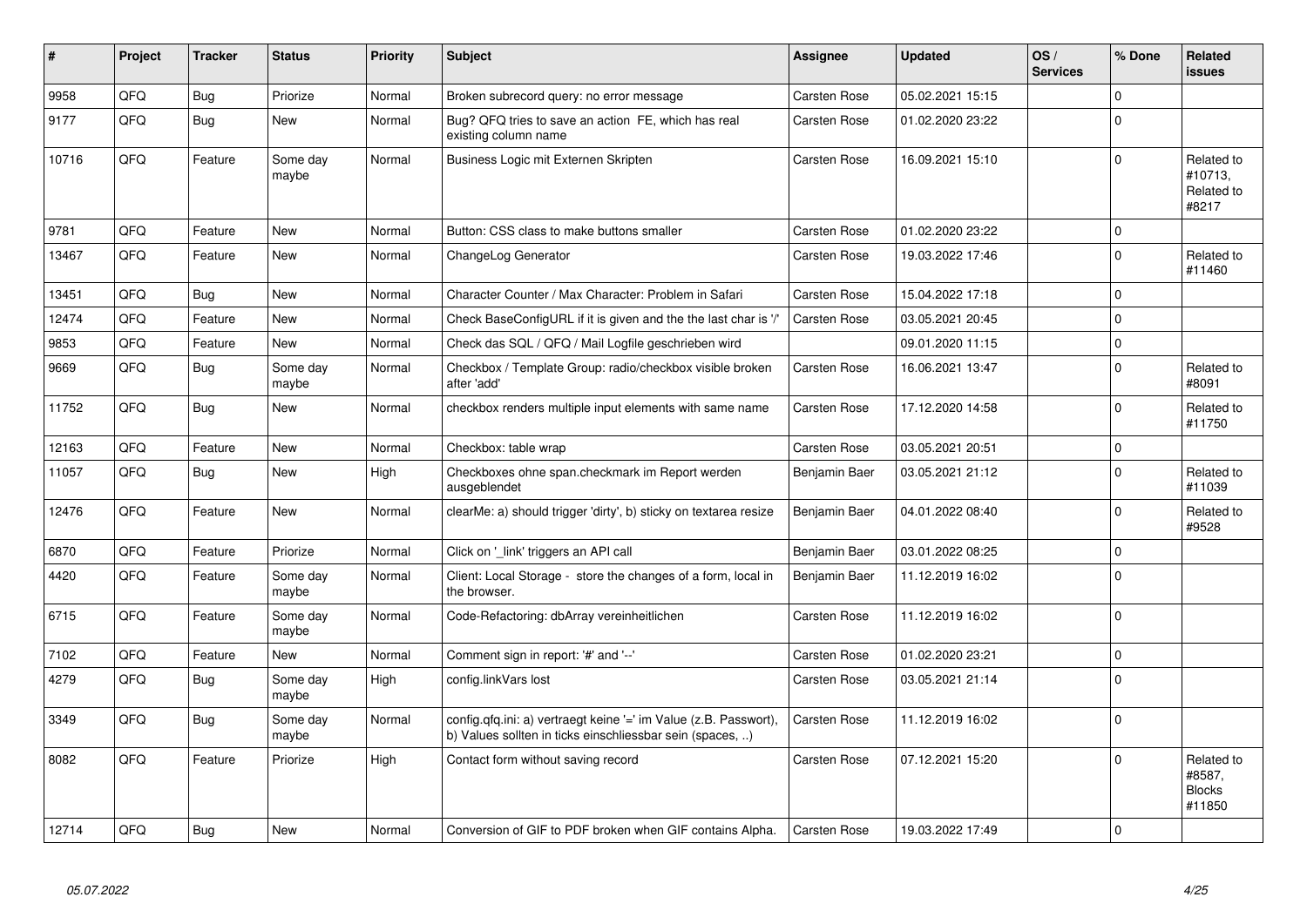| #     | <b>Project</b> | <b>Tracker</b> | <b>Status</b>              | <b>Priority</b> | <b>Subject</b>                                                                                                                                                | <b>Assignee</b>     | Updated          | OS/<br><b>Services</b> | % Done       | Related<br>issues    |
|-------|----------------|----------------|----------------------------|-----------------|---------------------------------------------------------------------------------------------------------------------------------------------------------------|---------------------|------------------|------------------------|--------------|----------------------|
| 4650  | QFQ            | Feature        | Some day<br>maybe          | Normal          | Convert html to doc/rtf                                                                                                                                       | Carsten Rose        | 01.02.2020 23:20 |                        | $\Omega$     | Related to<br>#10704 |
| 12327 | QFQ            | <b>Bug</b>     | <b>New</b>                 | Normal          | Copy to clipboard: Glyphicon can not be changed                                                                                                               | <b>Carsten Rose</b> | 27.12.2021 17:59 |                        | $\mathbf{0}$ |                      |
| 12330 | QFQ            | Feature        | New                        | Normal          | Copy to input field / text area / TinyMCE                                                                                                                     | Carsten Rose        | 07.04.2021 09:01 |                        | $\Omega$     |                      |
| 8089  | QFQ            | Feature        | New                        | Normal          | Copy/Paste for FormElements                                                                                                                                   | <b>Carsten Rose</b> | 01.02.2020 23:22 |                        | $\mathbf 0$  |                      |
| 10738 | QFQ            | Feature        | Some day<br>maybe          | Normal          | CORS headers for external API requests                                                                                                                        |                     | 10.06.2020 14:00 |                        | $\Omega$     |                      |
| 13843 | QFQ            | Feature        | New                        | Normal          | Create JWT via QFQ                                                                                                                                            | Carsten Rose        | 19.03.2022 17:42 |                        | $\mathbf 0$  |                      |
| 13841 | QFQ            | Feature        | <b>New</b>                 | Normal          | Create PDF via iText - evaluate                                                                                                                               | <b>Carsten Rose</b> | 19.03.2022 17:42 |                        | $\Omega$     |                      |
| 9136  | QFQ            | Feature        | New                        | Normal          | Create ZIP files with dynamic PDFs                                                                                                                            | <b>Carsten Rose</b> | 01.02.2020 23:22 |                        | $\mathbf{0}$ |                      |
| 3990  | QFQ            | Feature        | Some day<br>maybe          | High            | custom class definition: add space automatically                                                                                                              | <b>Carsten Rose</b> | 03.05.2021 21:14 |                        | $\Omega$     |                      |
| 4719  | QFQ.           | Feature        | Some day<br>maybe          | Normal          | Custom Message in Client in case of 'Browser tab close,<br>modification will be lost'                                                                         |                     | 01.02.2020 23:20 |                        | $\Omega$     |                      |
| 12337 | QFQ            | Feature        | Some day<br>maybe          | Normal          | Database.php: better caching                                                                                                                                  | <b>Carsten Rose</b> | 16.09.2021 15:10 |                        | $\Omega$     |                      |
| 13767 | QFQ            | <b>Bug</b>     | Feedback                   | Normal          | date/time-picker: required shows up/down button orange                                                                                                        | Enis Nuredini       | 16.05.2022 23:16 |                        | $\mathbf{0}$ |                      |
| 6992  | QFQ            | Feature        | Some day<br>maybe          | Normal          | DB exception: Syntax Highlight                                                                                                                                |                     | 11.12.2019 16:01 |                        | $\mathbf 0$  | Related to<br>#5450  |
| 4627  | QFQ            | Feature        | Some day<br>maybe          | Normal          | dbupdate: all tables - check 'create', 'modified' if it is possible<br>to change to default 'CURRENT_TIMESTAMP' and modified<br>'ON UPDATE CURRENT_TIMESTAMP' |                     | 01.02.2020 23:20 |                        | $\Omega$     |                      |
| 3130  | QFQ            | <b>Bug</b>     | Some day<br>maybe          | Normal          | Debug Info's nicht korrekt nach 'New > Save'.                                                                                                                 | Carsten Rose        | 11.12.2019 16:03 |                        | $\Omega$     | Related to<br>#3253  |
| 3331  | QFQ            | Feature        | Some day<br>maybe          | Normal          | Default Tooltip fuer _page? Links: mit Form und Record ID                                                                                                     | <b>Carsten Rose</b> | 11.12.2019 16:02 |                        | $\mathbf 0$  |                      |
| 9348  | QFQ            | Feature        | <b>New</b>                 | Normal          | defaultThumbnailSize: pre render thumbnails                                                                                                                   | <b>Carsten Rose</b> | 12.06.2021 09:05 |                        | $\mathbf{0}$ |                      |
| 13566 | QFQ            | Feature        | Ready to sync<br>(develop) | Normal          | Delete config-example.qfq.php file                                                                                                                            | <b>Carsten Rose</b> | 23.12.2021 09:25 |                        | $\Omega$     |                      |
| 5850  | QFQ            | Feature        | Some day<br>maybe          | Normal          | Deployment: In QFQ Doc best practice fuer zeitgemaesses<br>Deployment beschreiben                                                                             |                     | 01.02.2020 23:20 |                        | $\Omega$     |                      |
| 7630  | QFQ            | Feature        | Priorize                   | Normal          | detailed error message for simple upload                                                                                                                      | <b>Carsten Rose</b> | 01.02.2020 10:13 |                        | $\Omega$     |                      |
| 7481  | QFQ            | Feature        | New                        | Normal          | Detect 'BaseUrl' automatically                                                                                                                                | <b>Carsten Rose</b> | 01.02.2020 23:21 |                        | $\mathbf 0$  |                      |
| 12503 | QFQ            | Feature        | Priorize                   | Normal          | Detect dangerous UPDATE statement with missing WHERE                                                                                                          | Carsten Rose        | 05.05.2021 22:09 |                        | $\Omega$     |                      |
| 3273  | QFQ            | Feature        | Some day<br>maybe          | Low             | Dirty Flag in Form                                                                                                                                            | <b>Carsten Rose</b> | 11.12.2019 16:02 |                        | $\mathbf 0$  |                      |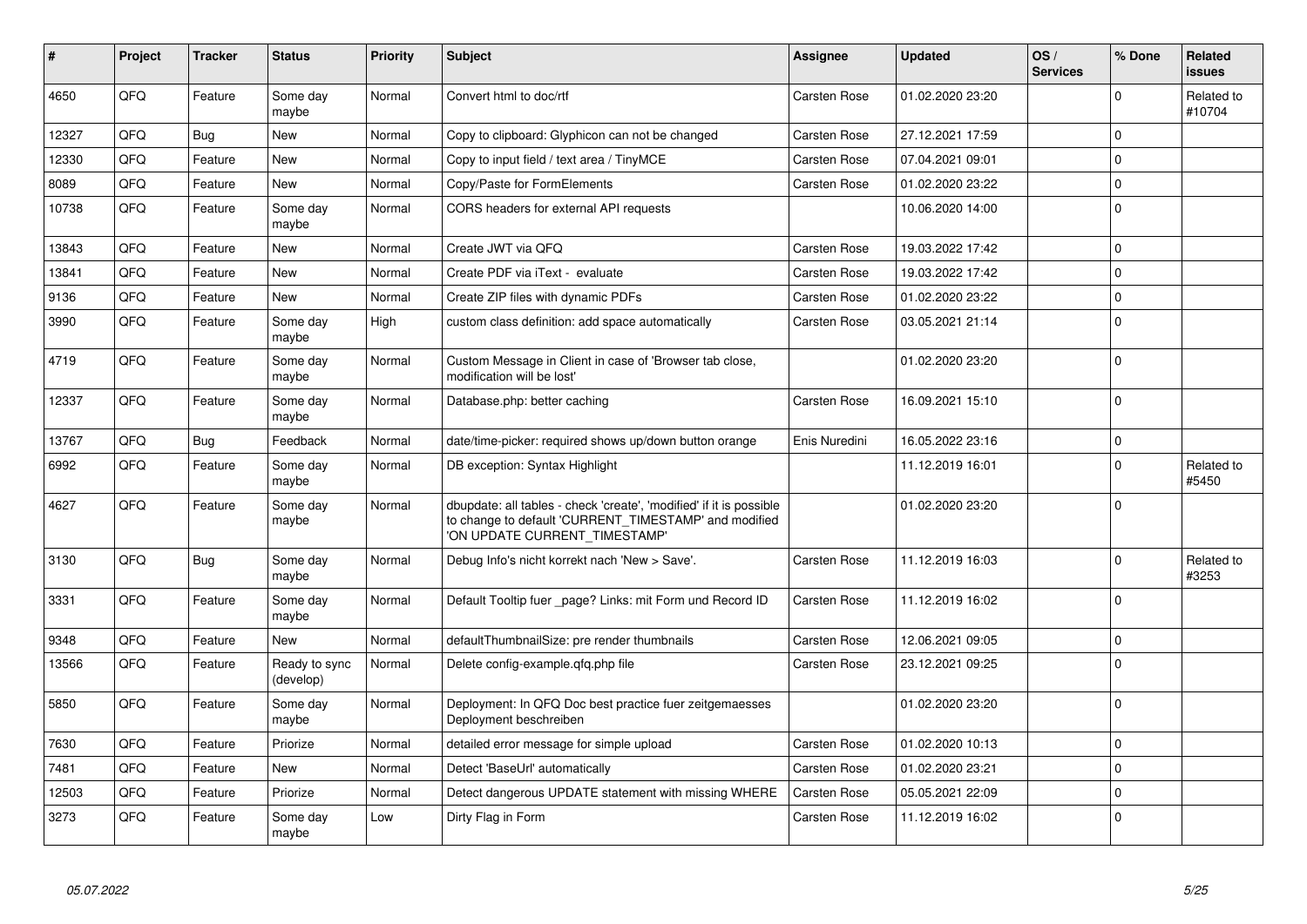| #     | Project | <b>Tracker</b> | <b>Status</b>     | <b>Priority</b> | <b>Subject</b>                                                                                                     | <b>Assignee</b>     | <b>Updated</b>   | OS/<br><b>Services</b> | % Done       | Related<br>issues    |
|-------|---------|----------------|-------------------|-----------------|--------------------------------------------------------------------------------------------------------------------|---------------------|------------------|------------------------|--------------|----------------------|
| 3458  | QFQ     | Feature        | Some day<br>maybe | Normal          | Display 'Edit Form Element'-Checkbox on form: should<br>depend on FE Group                                         | <b>Carsten Rose</b> | 11.12.2019 16:02 |                        | $\Omega$     | Related to<br>#3447  |
| 8892  | QFQ     | Feature        | Some day<br>maybe | Normal          | Display and Edit SQL Comments in Form Editor                                                                       | <b>Carsten Rose</b> | 11.12.2019 16:01 |                        | $\Omega$     |                      |
| 13460 | QFQ     | <b>Bug</b>     | New               | Normal          | Doc: Password set/reset  password should not processed<br>with 'html encode'                                       | <b>Carsten Rose</b> | 19.03.2022 17:46 |                        | $\Omega$     |                      |
| 14377 | QFQ     | Bug            | <b>New</b>        | Normal          | Documentation > General Tips: white page after migration                                                           | Enis Nuredini       | 19.06.2022 16:37 |                        | $\mathbf 0$  |                      |
| 8894  | QFQ     | Feature        | Some day<br>maybe | Normal          | Documentation Tags Usable in QFQ Application                                                                       | <b>Carsten Rose</b> | 11.12.2019 16:01 |                        | $\mathbf{0}$ |                      |
| 8316  | QFQ     | <b>Bug</b>     | Feedback          | Normal          | Documentation/Behaviour for Nested Queries and<br>Record-Store confusing                                           | Nicola Chiapolini   | 20.11.2019 09:14 |                        | $\Omega$     |                      |
| 3905  | QFQ     | Feature        | Some day<br>maybe | Normal          | Documentation: Best Practice anhand eines Online<br>Bewerbungstools                                                | <b>Carsten Rose</b> | 11.12.2019 16:03 |                        | $\Omega$     |                      |
| 12109 | QFQ     | Feature        | <b>New</b>        | Normal          | Donwload Link: Plain, SIP, Persistent Link, Peristent SIP -<br>new notation                                        | <b>Carsten Rose</b> | 03.05.2021 20:45 |                        | $\mathbf 0$  | Related to<br>#12085 |
| 4293  | QFQ     | Bug            | Some dav<br>maybe | Normal          | Download broken if token 'd:' is missing - but no error<br>message                                                 | <b>Carsten Rose</b> | 11.12.2019 16:03 |                        | $\mathbf 0$  | Related to<br>#7514  |
| 5221  | QFQ     | Bug            | New               | High            | Download Dialog: Bleibt stehen in FF wenn Datei<br>automatisch gespeichert wird.                                   | <b>Carsten Rose</b> | 03.05.2021 21:14 |                        | $\Omega$     |                      |
| 10996 | QFQ     | Feature        | New               | Normal          | Download video via sip: no seek                                                                                    | <b>Carsten Rose</b> | 12.08.2020 14:18 |                        | $\mathbf 0$  |                      |
| 6292  | QFQ     | Feature        | New               | Normal          | Download: File speichern mit Hash aber original Filename in<br>der Datenbank vermerken fuer Downloads              | <b>Carsten Rose</b> | 01.02.2020 23:21 |                        | $\Omega$     |                      |
| 7100  | QFQ     | Feature        | Some dav<br>maybe | Normal          | Download: log access, max downloads, time limit                                                                    |                     | 01.02.2020 23:19 |                        | $\Omega$     |                      |
| 7217  | QFQ     | Feature        | Priorize          | Normal          | Download: notice User if ` sip=?` is missing                                                                       | <b>Carsten Rose</b> | 01.02.2020 10:13 |                        | $\mathbf{0}$ |                      |
| 5562  | QFQ     | Feature        | Priorize          | Normal          | Drag'n'Drop fuer Uploads                                                                                           | Benjamin Baer       | 21.03.2022 09:52 |                        | $\Omega$     | Related to<br>#9706  |
| 12603 | QFQ     | Feature        | <b>New</b>        | Normal          | Dropdown (Select), Radio, checkbox:<br>itemListAlways={{!SELECT key, value}}                                       | Carsten Rose        | 19.03.2022 17:47 |                        | $\Omega$     |                      |
| 10119 | QFQ     | Feature        | <b>New</b>        | Normal          | Dropdown (selectlist) & Type Ahead: format and catagorize list                                                     | <b>Carsten Rose</b> | 07.05.2020 09:36 |                        | $\mathbf{0}$ |                      |
| 2995  | QFQ     | Feature        | Some day<br>maybe | Normal          | Dropdown JQuery Plugin: 'chosen' - Moeglichkeit um Select<br>Listen mehr Funktion zu geben. Kein Bootstrap noetig. | Carsten Rose        | 11.12.2019 16:03 |                        | $\Omega$     |                      |
| 9975  | QFQ     | <b>Bug</b>     | Priorize          | Normal          | Dropdown Menu: 'r:3' broken                                                                                        | <b>Carsten Rose</b> | 01.02.2020 10:13 |                        | $\mathbf{0}$ |                      |
| 12670 | QFQ     | Bug            | New               | High            | Dropdown-Menu classes können nicht mehr angegeben<br>werden                                                        | <b>Carsten Rose</b> | 07.12.2021 17:19 |                        | $\Omega$     |                      |
| 4869  | QFQ     | Feature        | Some day<br>maybe | Normal          | Dynamic Update (show, hide, readonly?, required?) for<br>Template Group Elements                                   | <b>Carsten Rose</b> | 01.02.2020 23:19 |                        | $\Omega$     | Related to<br>#4865  |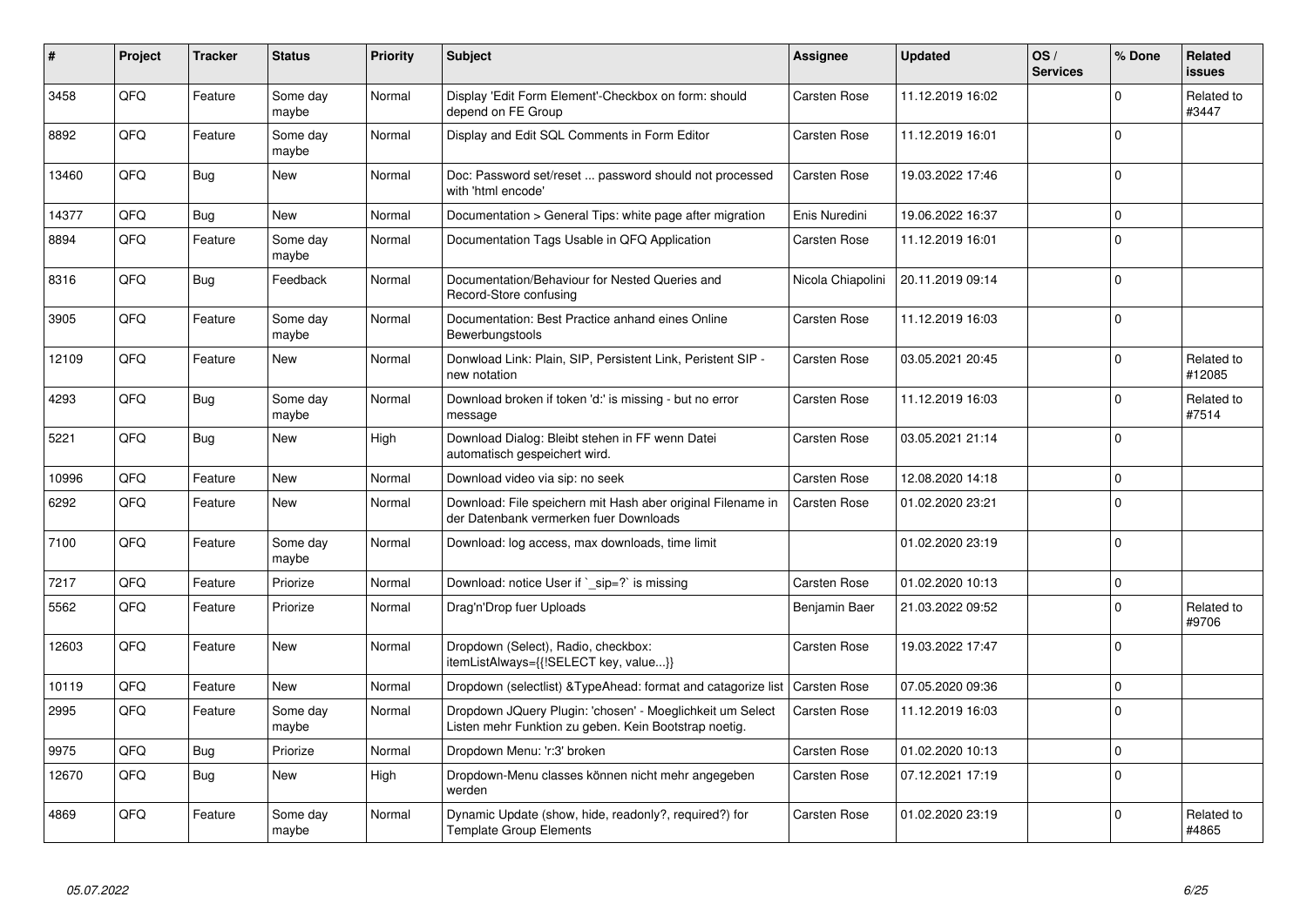| #     | Project | <b>Tracker</b> | <b>Status</b>     | <b>Priority</b> | <b>Subject</b>                                                       | <b>Assignee</b>     | <b>Updated</b>   | OS/<br><b>Services</b> | % Done      | Related<br>issues         |
|-------|---------|----------------|-------------------|-----------------|----------------------------------------------------------------------|---------------------|------------------|------------------------|-------------|---------------------------|
| 4583  | QFQ     | <b>Bug</b>     | Some day<br>maybe | Normal          | Dynamic Update bei TypeAhead Feldern                                 | Carsten Rose        | 01.02.2020 23:19 |                        | 0           |                           |
| 3216  | QFQ     | Feature        | Some day<br>maybe | Normal          | dynamic update für checkbox label2                                   | <b>Carsten Rose</b> | 11.12.2019 16:03 |                        | $\mathbf 0$ | Related to<br>#2081       |
| 11504 | QFQ     | Feature        | New               | Normal          | Dynamic Update: Button text update for 'Save',' Close' &<br>'Delete' | <b>Carsten Rose</b> | 12.11.2020 23:44 |                        | 0           |                           |
| 3811  | QFQ     | Bug            | Some day<br>maybe | Normal          | Dynamic Update: extraButtonInfo - Text aktualisieren                 | <b>Carsten Rose</b> | 11.12.2019 16:03 |                        | 0           | Related to<br>#11517      |
| 6224  | QFQ     | Feature        | Priorize          | Normal          | Dynamic update: fade in/out fields                                   | Benjamin Baer       | 21.03.2022 09:50 |                        | 0           |                           |
| 8106  | QFQ     | Bug            | Some day<br>maybe | Normal          | Dynamic Update: Feld kann nicht auf empty zurückgesetzt<br>werden    | Carsten Rose        | 11.12.2019 16:01 |                        | $\mathbf 0$ |                           |
| 4082  | QFQ     | Feature        | <b>New</b>        | Normal          | Dynamic Update: modeSql - useful default                             | Carsten Rose        | 01.02.2020 23:22 |                        | 0           |                           |
| 11195 | QFQ     | <b>Bug</b>     | New               | Low             | Dynamic Update: Note not updated if new text is empty<br>(v20.4)     |                     | 25.09.2020 11:14 |                        | $\mathbf 0$ |                           |
| 3682  | QFQ     | <b>Bug</b>     | Some day<br>maybe | Normal          | Dynamic update: Radio buttons                                        | <b>Carsten Rose</b> | 11.12.2019 16:02 |                        | $\mathbf 0$ |                           |
| 7002  | QFQ     | <b>Bug</b>     | <b>New</b>        | Normal          | Dynamic Update: row does not disappear / appear                      | <b>Carsten Rose</b> | 01.02.2020 23:22 |                        | 0           |                           |
| 6083  | QFQ     | Feature        | Some day<br>maybe | Normal          | Dynamic Update: Value Check via SQL                                  |                     | 11.12.2019 16:02 |                        | $\mathbf 0$ |                           |
| 7109  | QFQ     | Feature        | <b>New</b>        | Normal          | Dynamic Updates: row/element hide                                    | <b>Carsten Rose</b> | 01.02.2020 23:22 |                        | $\mathbf 0$ | Has<br>duplicate<br>#4081 |
| 11460 | QFQ     | Feature        | <b>New</b>        | Normal          | Easier creation of changelog: gitchangelog                           | <b>Carsten Rose</b> | 12.06.2021 10:20 |                        | $\mathbf 0$ | Related to<br>#13467      |
| 5893  | QFQ     | Feature        | Some day<br>maybe | Normal          | Edit on double-click                                                 |                     | 01.02.2020 23:19 |                        | 0           | Related to<br>#5894       |
| 9783  | QFQ     | Bug            | New               | Normal          | Email with special characters                                        | <b>Carsten Rose</b> | 01.02.2020 23:22 |                        | 0           |                           |
| 12989 | QFQ     | <b>Bug</b>     | <b>New</b>        | Normal          | empty string does not trigger dynamic update                         | Enis Nuredini       | 28.05.2022 11:09 |                        | 0           |                           |
| 10759 | QFQ     | <b>Bug</b>     | New               | Normal          | emptyMeansNull - Feld falsch aktualisiert                            |                     | 12.11.2020 23:45 |                        | 0           |                           |
| 3864  | QFQ     | Feature        | <b>New</b>        | Normal          | Encrypt / decrypt field                                              | Enis Nuredini       | 30.06.2022 16:29 |                        | $\mathbf 0$ |                           |
| 5579  | QFQ     | Feature        | Some day<br>maybe | Normal          | Enhance Doc / Presentation: variable type 'link column type'         | <b>Carsten Rose</b> | 01.02.2020 23:19 |                        | 0           |                           |
| 8585  | QFQ     | Feature        | Priorize          | Normal          | Enhance Error message for 'unknown form'                             | Carsten Rose        | 01.02.2020 10:13 |                        | 0           |                           |
| 6250  | QFQ     | Feature        | In Progress       | Normal          | Enhance layout: a) Subrecord, b) Subrecord-Title                     | Carsten Rose        | 01.02.2020 23:22 |                        | 0           | Related to<br>#5391       |
| 12066 | QFQ     | <b>Bug</b>     | New               | High            | enterAsSubmit: Forward wird nicht ausgeführt                         | Enis Nuredini       | 29.05.2022 09:23 |                        | 0           |                           |
| 9013  | QFQ     | <b>Bug</b>     | New               | Normal          | Error in Twig template not handled                                   | Carsten Rose        | 20.10.2021 13:43 |                        | 0           |                           |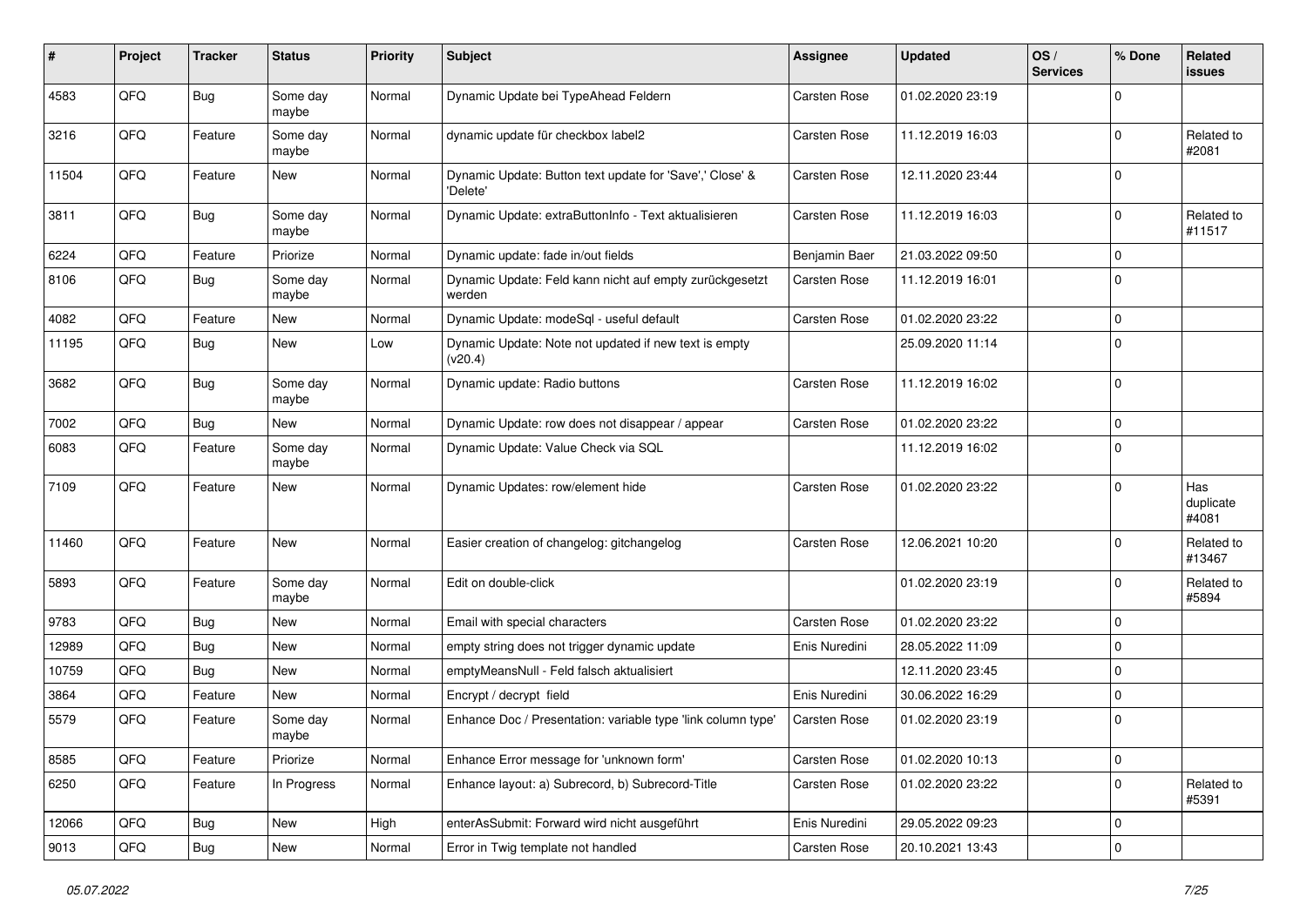| $\pmb{\sharp}$ | Project | <b>Tracker</b> | <b>Status</b>     | <b>Priority</b> | <b>Subject</b>                                                                                                          | Assignee            | <b>Updated</b>   | OS/<br><b>Services</b> | % Done       | Related<br><b>issues</b>                                                                                                       |
|----------------|---------|----------------|-------------------|-----------------|-------------------------------------------------------------------------------------------------------------------------|---------------------|------------------|------------------------|--------------|--------------------------------------------------------------------------------------------------------------------------------|
| 6677           | QFQ     | Bug            | New               | Normal          | Error message FE Action Element: no/wrong FE reference<br>who cause the problem.                                        | <b>Carsten Rose</b> | 01.02.2020 23:21 |                        | $\mathbf 0$  |                                                                                                                                |
| 7547           | QFQ     | Bug            | <b>New</b>        | Normal          | Error Message in afterSave: wrong parameter column<br>reported                                                          | Carsten Rose        | 01.02.2020 23:22 |                        | $\mathbf{0}$ |                                                                                                                                |
| 5132           | QFQ     | Feature        | Some day<br>maybe | Normal          | Error Message sendmail missing attachment: more details                                                                 | Carsten Rose        | 01.02.2020 23:19 |                        | $\mathbf{0}$ |                                                                                                                                |
| 6912           | QFQ     | Bug            | <b>New</b>        | Normal          | error Message Var 'deadline' already set in SIP - in Form<br>with FE.value={{deadline:R:::{{deadlinePeriod:Y}}}}        | Carsten Rose        | 01.02.2020 23:21 |                        | $\mathbf{0}$ |                                                                                                                                |
| 9127           | QFQ     | <b>Bug</b>     | <b>New</b>        | Normal          | Error Message: change 'roll over' color - text not readable                                                             | <b>Carsten Rose</b> | 01.02.2020 23:22 |                        | 0            |                                                                                                                                |
| 9128           | QFQ     | Feature        | <b>New</b>        | Normal          | Error Message: not replaced variables- a) replace back to '{{'<br>b) underline                                          | Carsten Rose        | 01.02.2020 23:22 |                        | $\Omega$     | Related to<br>#9129                                                                                                            |
| 4330           | QFQ     | Feature        | Some day<br>maybe | Normal          | Error Message: report missing {{ / }} in sqlUpdate, sqlInsert,<br>sqlDelete, sqlAfter, sqlBefore in FE action elements. | Carsten Rose        | 01.02.2020 23:20 |                        | $\mathbf{0}$ |                                                                                                                                |
| 4328           | QFQ     | Bug            | Some day<br>maybe | Normal          | Error Message: Show FE name/number on problems in FE                                                                    | <b>Carsten Rose</b> | 01.02.2020 23:20 |                        | $\mathbf{0}$ |                                                                                                                                |
| 10874          | QFQ     | Feature        | New               | Normal          | Erstellen eines Foreign Keys in der Tabelle "FormElement"                                                               |                     | 13.07.2020 10:11 |                        | $\mathbf{0}$ |                                                                                                                                |
| 10324          | QFQ     | Bug            | <b>New</b>        | Normal          | Excel Export mit Template funktioniert nur, wenn Template<br>vor uid kommt                                              |                     | 30.03.2020 11:20 |                        | 0            | Related to<br>#10257                                                                                                           |
| 10976          | QFQ     | Feature        | New               | Normal          | Excel Export Verbesserungen                                                                                             | Carsten Rose        | 06.08.2020 10:56 |                        | 0            |                                                                                                                                |
| 12024          | QFQ     | Feature        | New               | Normal          | Excel Export: text columns by default decode<br>htmlspeciachar()                                                        | <b>Carsten Rose</b> | 17.02.2021 23:55 |                        | $\mathbf{0}$ | Related to<br>#12022                                                                                                           |
| 6594           | QFQ     | Feature        | New               | Normal          | Excel: on download, check if there is a valid sip                                                                       | Carsten Rose        | 01.02.2020 23:21 |                        | $\mathsf{O}$ |                                                                                                                                |
| 14464          | QFQ     | Support        | <b>New</b>        | Normal          | Exception: Missing button to edit FormElement with broken<br>sglValidate / beforeLoad                                   | Carsten Rose        | 04.07.2022 00:13 |                        | $\mathbf 0$  |                                                                                                                                |
| 3900           | QFQ     | Feature        | Some day<br>maybe | Normal          | Extend documentation of 'Copy / Paste'                                                                                  | Carsten Rose        | 11.12.2019 16:03 |                        | $\Omega$     | Related to<br>#3899                                                                                                            |
| 11217          | QFQ     | Feature        | Some day<br>maybe | Normal          | <b>Extend Script Functionality</b>                                                                                      | Carsten Rose        | 16.09.2021 15:10 |                        | $\Omega$     |                                                                                                                                |
| 14185          | QFQ     | Feature        | <b>New</b>        | Normal          | External/Autocron.php - better suitable directory                                                                       | Support: System     | 28.05.2022 11:03 |                        | $\mathbf{0}$ |                                                                                                                                |
| 11517          | QFQ     | Bug            | In Progress       | Normal          | extraButtonInfo Broken for multiple FormElements                                                                        | Carsten Rose        | 12.05.2022 13:12 |                        | $\mathbf{0}$ | Related to<br>#7890,<br>Related to<br>#3811, Has<br>duplicate<br>#10905, Has<br>duplicate<br>#10553, Has<br>duplicate<br>#6779 |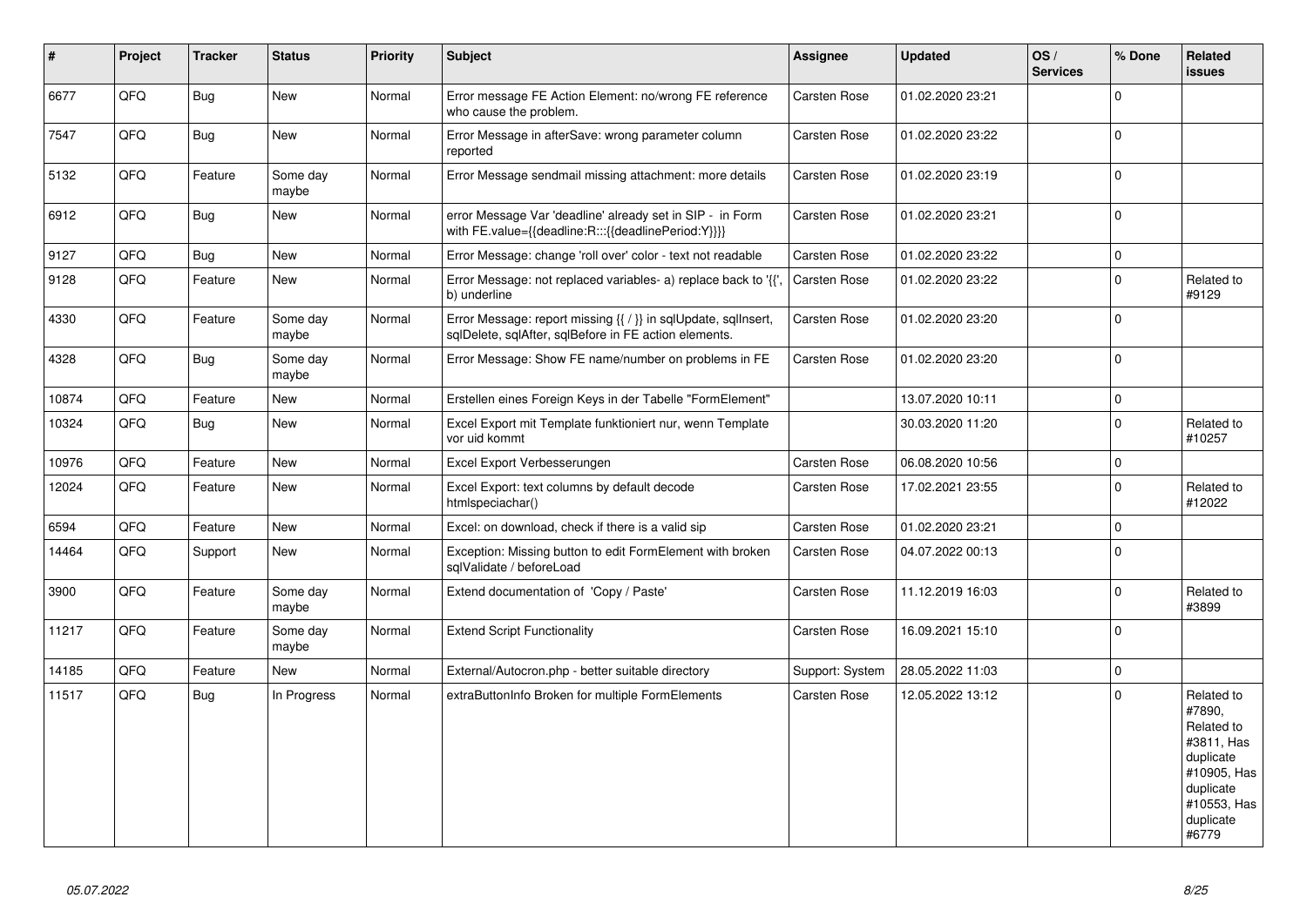| ∦     | Project | <b>Tracker</b> | <b>Status</b>     | <b>Priority</b> | <b>Subject</b>                                                                                                       | <b>Assignee</b>     | <b>Updated</b>   | OS/<br><b>Services</b> | % Done       | Related<br><b>issues</b>                                              |
|-------|---------|----------------|-------------------|-----------------|----------------------------------------------------------------------------------------------------------------------|---------------------|------------------|------------------------|--------------|-----------------------------------------------------------------------|
| 4528  | QFQ     | Bug            | Some day<br>maybe | Normal          | extraButtonLock mit SQLAhead Bug                                                                                     | Carsten Rose        | 01.02.2020 23:19 |                        | <sup>0</sup> |                                                                       |
| 8719  | QFQ     | Feature        | New               | Normal          | extraButtonLock: add support for 0/1                                                                                 | <b>Carsten Rose</b> | 01.02.2020 23:22 |                        | 0            |                                                                       |
| 6972  | QFQ     | Feature        | Some day<br>maybe | Normal          | Fabric Clipboard / cross browser tab                                                                                 | Benjamin Baer       | 01.02.2020 23:21 |                        | $\Omega$     |                                                                       |
| 5024  | QFQ     | Feature        | Some day<br>maybe | Normal          | Fabric: Generate PDF with edits                                                                                      | Benjamin Baer       | 01.02.2020 23:20 |                        | $\Omega$     | Related to<br>#10704                                                  |
| 6801  | QFQ     | Feature        | Priorize          | Normal          | Fabric: Maximize / FullIscreen                                                                                       | Benjamin Baer       | 21.03.2022 09:56 |                        | 0            |                                                                       |
| 9862  | QFQ     | Bug            | Priorize          | Normal          | Failed writing to sql mail qfq.log should throw an exception                                                         | <b>Carsten Rose</b> | 01.02.2020 10:13 |                        | 0            |                                                                       |
| 8584  | QFQ     | Feature        | Priorize          | Normal          | FE 'Action' - never assign to Container (except Template<br>Group)                                                   | Carsten Rose        | 01.02.2020 10:13 |                        | $\Omega$     |                                                                       |
| 9352  | QFQ     | Feature        | New               | Normal          | FE 'Native' fire slaveld, sqlAfter, sqlIns                                                                           | <b>Carsten Rose</b> | 01.02.2020 23:22 |                        | $\mathbf 0$  |                                                                       |
| 7812  | QFQ     | Feature        | New               | Normal          | FE 'Subrecord' - new option 'subrecordShowFilter',<br>'subrecordPaging'                                              | <b>Carsten Rose</b> | 01.02.2020 23:22 |                        | 0            |                                                                       |
| 9531  | QFQ     | <b>Bug</b>     | New               | High            | FE File: Dynamic Update / modeSql / required detected even<br>it not set                                             | <b>Carsten Rose</b> | 11.06.2021 20:32 |                        | 0            | Related to<br>#12398                                                  |
| 3750  | QFQ     | Bug            | Some day<br>maybe | Normal          | FE in a row: if one violates check, all are red                                                                      | Carsten Rose        | 11.12.2019 16:03 |                        | 0            |                                                                       |
| 3415  | QFQ     | Feature        | Some day<br>maybe | Normal          | FE Login Box Templatefile                                                                                            | Benjamin Baer       | 11.12.2019 16:02 |                        | $\Omega$     |                                                                       |
| 12040 | QFQ     | Bug            | New               | Normal          | FE Mode 'hidden' für zwei FEs auf einer Zeile                                                                        | <b>Carsten Rose</b> | 18.02.2021 10:13 |                        | $\mathbf 0$  |                                                                       |
| 3547  | QFQ     | Bug            | New               | Normal          | FE of type 'note' causes writing of empty fields.                                                                    | Carsten Rose        | 01.02.2020 23:21 |                        | $\mathbf 0$  |                                                                       |
| 4536  | QFQ     | Feature        | Some day<br>maybe | Normal          | FE upload: problem with delete if mutliple uploads an<br>FE.name="                                                   |                     | 01.02.2020 23:20 |                        | $\Omega$     |                                                                       |
| 7656  | QFQ     | Bug            | Priorize          | Normal          | FE with required, 'pattern' and 'extraButtonLock': always<br>complain about missing value                            | <b>Carsten Rose</b> | 01.02.2020 10:13 |                        | $\mathbf 0$  |                                                                       |
| 8277  | QFQ     | Feature        | Priorize          | Normal          | fe.parameter.default=                                                                                                | Carsten Rose        | 01.02.2020 23:17 |                        | 0            | Related to<br>#8113                                                   |
| 10013 | QFQ     | Feature        | Some day<br>maybe | Normal          | FE.typ=editor: CodeMirror                                                                                            | <b>Carsten Rose</b> | 08.06.2022 10:37 |                        | 0            | Related to<br>#12611,<br>Related to<br>#12490,<br>Related to<br>#7732 |
| 5021  | QFQ     | <b>Bug</b>     | Some day<br>maybe | Normal          | FE.typ=extra - during save displays error 'datum2' already<br>filled in STORE_SIP - the value is stored nevertheless | Carsten Rose        | 01.02.2020 23:19 |                        | $\mathbf 0$  | Related to<br>#3875                                                   |
| 5559  | QFQ     | <b>Bug</b>     | New               | Normal          | FE.type = Upload: 'accept' might contain variables                                                                   | Carsten Rose        | 11.05.2020 21:23 |                        | 0            |                                                                       |
| 8049  | QFQ     | <b>Bug</b>     | New               | Normal          | FE.type=note, column 'value': text moves some pixel to top<br>after save                                             | Carsten Rose        | 01.02.2020 23:22 |                        | 0            |                                                                       |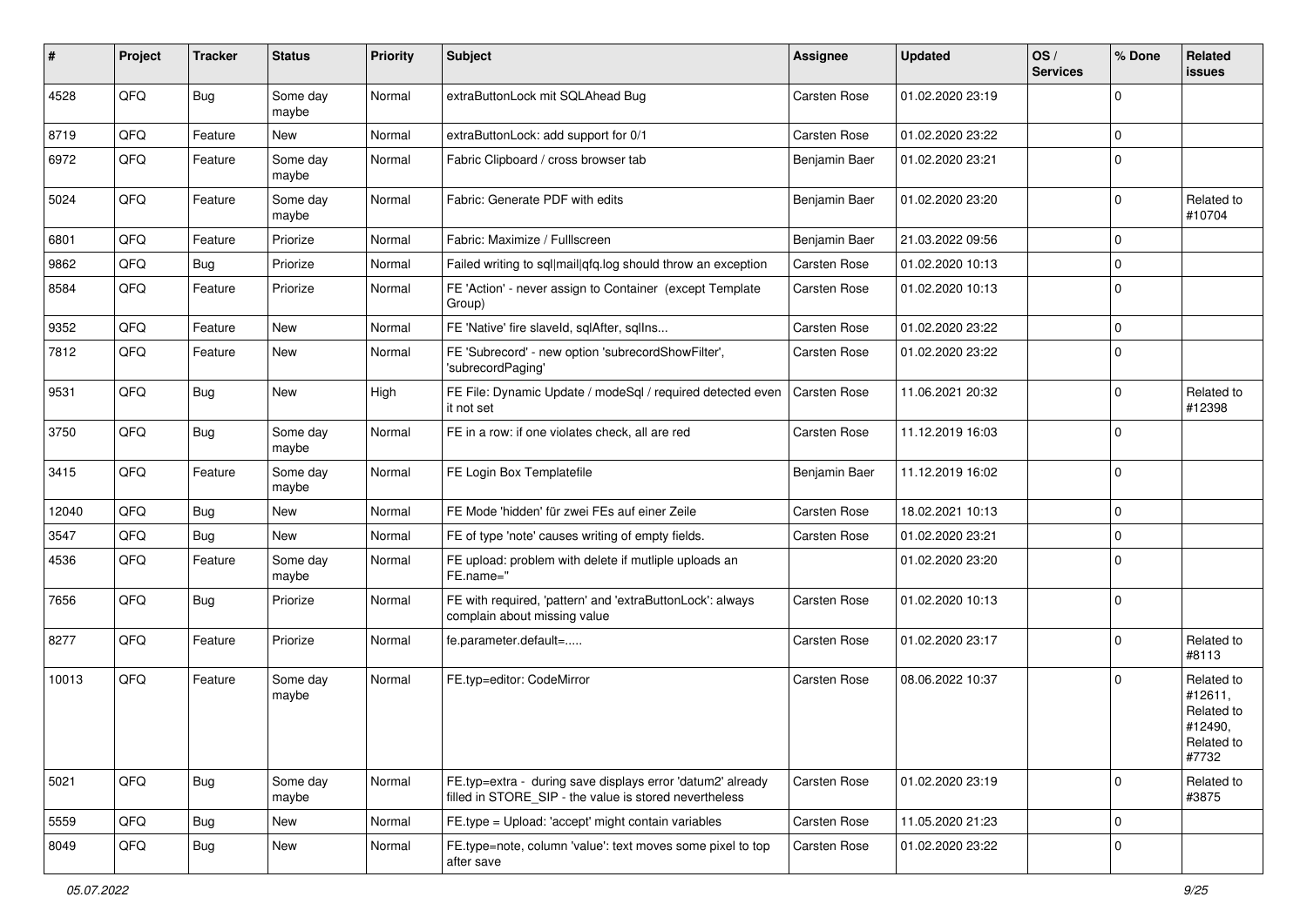| $\#$  | Project | <b>Tracker</b> | <b>Status</b>     | <b>Priority</b> | <b>Subject</b>                                                                 | <b>Assignee</b>     | <b>Updated</b>   | OS/<br><b>Services</b> | % Done      | <b>Related</b><br>issues                     |
|-------|---------|----------------|-------------------|-----------------|--------------------------------------------------------------------------------|---------------------|------------------|------------------------|-------------|----------------------------------------------|
| 9317  | QFQ     | Bug            | <b>New</b>        | Normal          | FE.type=note: with dynamic show/hidden an empty label<br>causes trouble        | Carsten Rose        | 01.02.2020 23:22 |                        | $\Omega$    |                                              |
| 5877  | QFQ     | Bug            | Some day<br>maybe | Normal          | FE.type=note:bsColumn strange behaviour                                        |                     | 01.02.2020 23:19 |                        | $\Omega$    |                                              |
| 7899  | QFQ     | <b>Bug</b>     | <b>New</b>        | High            | Fe.type=password / retype / required: always complain about<br>missing value   | <b>Carsten Rose</b> | 03.05.2021 21:14 |                        | $\Omega$    |                                              |
| 10082 | QFQ     | Bug            | New               | Normal          | FE.type=SELECT - 'sanatize' Class                                              | Carsten Rose        | 07.05.2020 09:36 |                        | 0           | Related to<br>#10081                         |
| 12162 | QFQ     | Feature        | New               | Normal          | FE.type=sendmail: personalized mailing (several mails) via<br>template         | <b>Carsten Rose</b> | 03.05.2021 20:45 |                        | $\Omega$    |                                              |
| 9347  | QFQ     | Bug            | New               | High            | FE.type=upload with dynamic show/hidden: required not<br>detected              | <b>Carsten Rose</b> | 12.06.2021 10:40 |                        | $\Omega$    | Related to<br>#5305,<br>Related to<br>#12398 |
| 8037  | QFQ     | Bug            | Priorize          | Normal          | FE.type=upload (advanced mode): {{slaveld:V}} missing<br>during dynamic update | <b>Carsten Rose</b> | 01.02.2020 10:13 |                        | $\Omega$    |                                              |
| 9534  | QFQ     | Bug            | Priorize          | Urgent          | FE.type=upload: 'Unknown Mode: ID"                                             | <b>Carsten Rose</b> | 03.05.2021 21:14 |                        | $\Omega$    | Related to<br>#9532                          |
| 9533  | QFQ     | Bug            | New               | Normal          | FE.type=upload: Check in 'beforeSave' if upload is given                       | <b>Carsten Rose</b> | 01.02.2020 23:22 |                        | $\Omega$    | Related to<br>#11523                         |
| 4444  | QFQ     | Feature        | Some day<br>maybe | Normal          | FE.type=upload: detect mime type                                               |                     | 11.12.2019 16:02 |                        | $\Omega$    | Related to<br>#4303                          |
| 7512  | QFQ     | Bug            | <b>New</b>        | Normal          | FE: inputType=number >> 'pattern' is not respected                             | <b>Carsten Rose</b> | 01.02.2020 23:22 |                        | $\mathbf 0$ |                                              |
| 7920  | QFQ     | Feature        | <b>New</b>        | Normal          | FE: Syntax Highlight, Zeinlenumbruch                                           | <b>Carsten Rose</b> | 01.02.2020 10:03 |                        | $\mathbf 0$ |                                              |
| 10937 | QFQ     | Bug            | <b>New</b>        | Normal          | Fehler mit abhängigen Select- Feldern beim Positionieren                       | <b>Carsten Rose</b> | 12.11.2020 23:45 |                        | $\Omega$    |                                              |
| 4872  | QFQ     | Feature        | Some day<br>maybe | Normal          | Fields of Typo3 page available in STORE TYPO3                                  | Carsten Rose        | 01.02.2020 23:19 |                        | $\Omega$    |                                              |
| 4413  | QFQ     | Feature        | New               | Normal          | fieldset: show/hidden, modeSql, dynamicUpdate                                  | <b>Carsten Rose</b> | 09.02.2022 15:19 |                        | 0           |                                              |
| 10003 | QFQ     | Feature        | Priorize          | Normal          | fieldset: stronger visualize group                                             | Benjamin Baer       | 12.02.2020 08:13 |                        | $\Omega$    |                                              |
| 6462  | QFQ     | Bug            | New               | Normal          | File Upload: Nutzlose Fehlermeldung wenn Datei zu gross                        | Carsten Rose        | 01.02.2020 23:21 |                        | $\Omega$    | Related to<br>#6139                          |
| 5923  | QFQ     | Feature        | Some day<br>maybe | Normal          | fillStoreSystemBySqlLate                                                       |                     | 01.02.2020 23:19 |                        | $\mathbf 0$ |                                              |
| 13716 | QFQ     | Bug            | New               | High            | Firefox ask to store username/password                                         | Enis Nuredini       | 30.05.2022 09:31 |                        | $\Omega$    | Related to<br>#13827                         |
| 3880  | QFQ     | Feature        | Some day<br>maybe | Normal          | Form 'Form': anlegen einer Tabelle                                             |                     | 14.01.2021 10:12 |                        | $\Omega$    |                                              |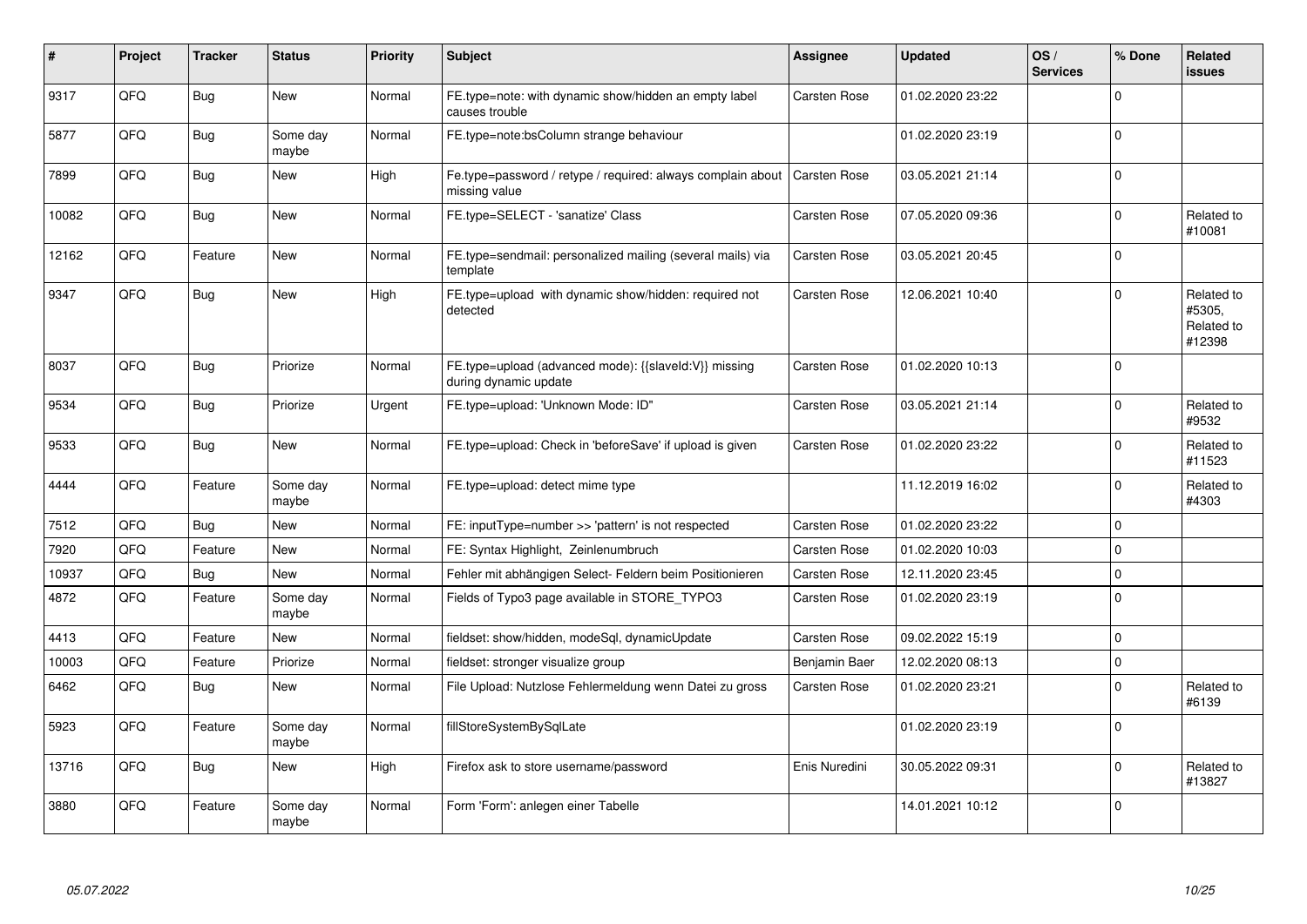| $\vert$ # | Project | <b>Tracker</b> | <b>Status</b>     | <b>Priority</b> | <b>Subject</b>                                                                                                                                           | Assignee            | <b>Updated</b>   | OS/<br><b>Services</b> | % Done      | Related<br><b>issues</b>                                                    |
|-----------|---------|----------------|-------------------|-----------------|----------------------------------------------------------------------------------------------------------------------------------------------------------|---------------------|------------------|------------------------|-------------|-----------------------------------------------------------------------------|
| 3879      | QFQ     | Feature        | Some day<br>maybe | Normal          | Form 'FormElement': Beim Feld 'name' rechts in der Notiz<br>einen Link einblenden - a) aktuelle Definition anzeigen, b)<br>Spalte in der Tabelle anlegen |                     | 11.12.2019 16:03 |                        | $\Omega$    |                                                                             |
| 3878      | QFQ     | Feature        | Some day<br>maybe | Normal          | Form 'FormElement': Spalte 'name' typeAhead mit<br>Spaltennamen der Primarytable.                                                                        |                     | 11.12.2019 16:03 |                        | $\Omega$    |                                                                             |
| 8336      | QFQ     | Feature        | New               | Normal          | Form > modified > Close New: a) Optional disable popup, b)<br>custom text, c) mode on save: close stay                                                   | <b>Carsten Rose</b> | 01.02.2020 23:22 |                        | $\Omega$    | Related to<br>#8335                                                         |
| 10763     | QFQ     | Feature        | New               | Normal          | form accessed and submitted despite logout?                                                                                                              |                     | 16.06.2020 11:43 |                        | $\Omega$    |                                                                             |
| 11716     | QFQ     | Feature        | <b>New</b>        | Normal          | Form an beliebiger Stelle im Report anzeigen                                                                                                             |                     | 09.12.2020 09:47 |                        | $\Omega$    |                                                                             |
| 12262     | QFQ     | Feature        | ToDo              | Normal          | Form buttons on top: more customable                                                                                                                     | Enis Nuredini       | 17.06.2022 10:44 |                        | $\Omega$    | Related to<br>#13945, Has<br>duplicate<br>#4046, Has<br>duplicate<br>#10080 |
| 9602      | QFQ     | Feature        | <b>New</b>        | Normal          | Form definition as JSON                                                                                                                                  | Carsten Rose        | 01.02.2020 23:21 |                        | $\Omega$    | Related to<br>#9600                                                         |
| 4756      | QFQ     | <b>Bug</b>     | <b>New</b>        | Normal          | Form dirty even nothing changes                                                                                                                          | Carsten Rose        | 11.12.2019 16:16 |                        | $\Omega$    |                                                                             |
| 11322     | QFQ     | Feature        | Some day<br>maybe | Normal          | Form Element JSON - (multiline parameter field)                                                                                                          | <b>Carsten Rose</b> | 16.09.2021 15:10 |                        | $\Omega$    |                                                                             |
| 12315     | QFQ     | Feature        | Some day<br>maybe | Normal          | Form History (Diffs) / Backups                                                                                                                           | <b>Carsten Rose</b> | 16.09.2021 15:10 |                        | $\Omega$    |                                                                             |
| 14322     | QFQ     | Bug            | New               | Normal          | Form Load: by default no scroll (save & close should be<br>visible)                                                                                      | Enis Nuredini       | 15.06.2022 14:12 |                        | $\Omega$    | Related to<br>#14321,<br>Related to<br>#6232                                |
| 5557      | QFQ     | Bug            | Some day<br>maybe | Normal          | Form load: STORE_RECORD filled, but should be empty                                                                                                      | Carsten Rose        | 01.02.2020 23:19 |                        | $\Omega$    |                                                                             |
| 5983      | QFQ     | Feature        | Some day<br>maybe | Normal          | Form Submit (save & update): normalize date/-time FE                                                                                                     | <b>Carsten Rose</b> | 01.02.2020 23:19 |                        | $\Omega$    |                                                                             |
| 12581     | QFQ     | Bug            | <b>New</b>        | Normal          | Form.forward=close: Record 'new' in new browser tab > save<br>(& close) >> Form is not reloaded with new created record id<br>and stays in mode=new      | <b>Carsten Rose</b> | 19.03.2022 17:48 |                        | $\Omega$    |                                                                             |
| 9668      | QFQ     | Feature        | Priorize          | Normal          | Form.mode: rename 'hidden' to 'hide'                                                                                                                     | Carsten Rose        | 05.05.2021 22:14 |                        | $\Omega$    | Related to<br>#6437                                                         |
| 9773      | QFQ     | Bug            | New               | Normal          | form.parameter.formModeGlobal=requiredOff                                                                                                                | <b>Carsten Rose</b> | 01.02.2020 15:56 |                        | $\mathbf 0$ |                                                                             |
| 3708      | QFQ     | Feature        | Some day<br>maybe | Normal          | Form: input - 'specialchars', 'none'  gewisse tags erlauben,<br>andere verbieten                                                                         | Carsten Rose        | 11.12.2019 16:02 |                        | $\Omega$    | Related to<br>#14320                                                        |
| 6289      | QFQ     | Feature        | <b>New</b>        | Normal          | Form: Log                                                                                                                                                | <b>Carsten Rose</b> | 01.02.2020 23:21 |                        | $\Omega$    |                                                                             |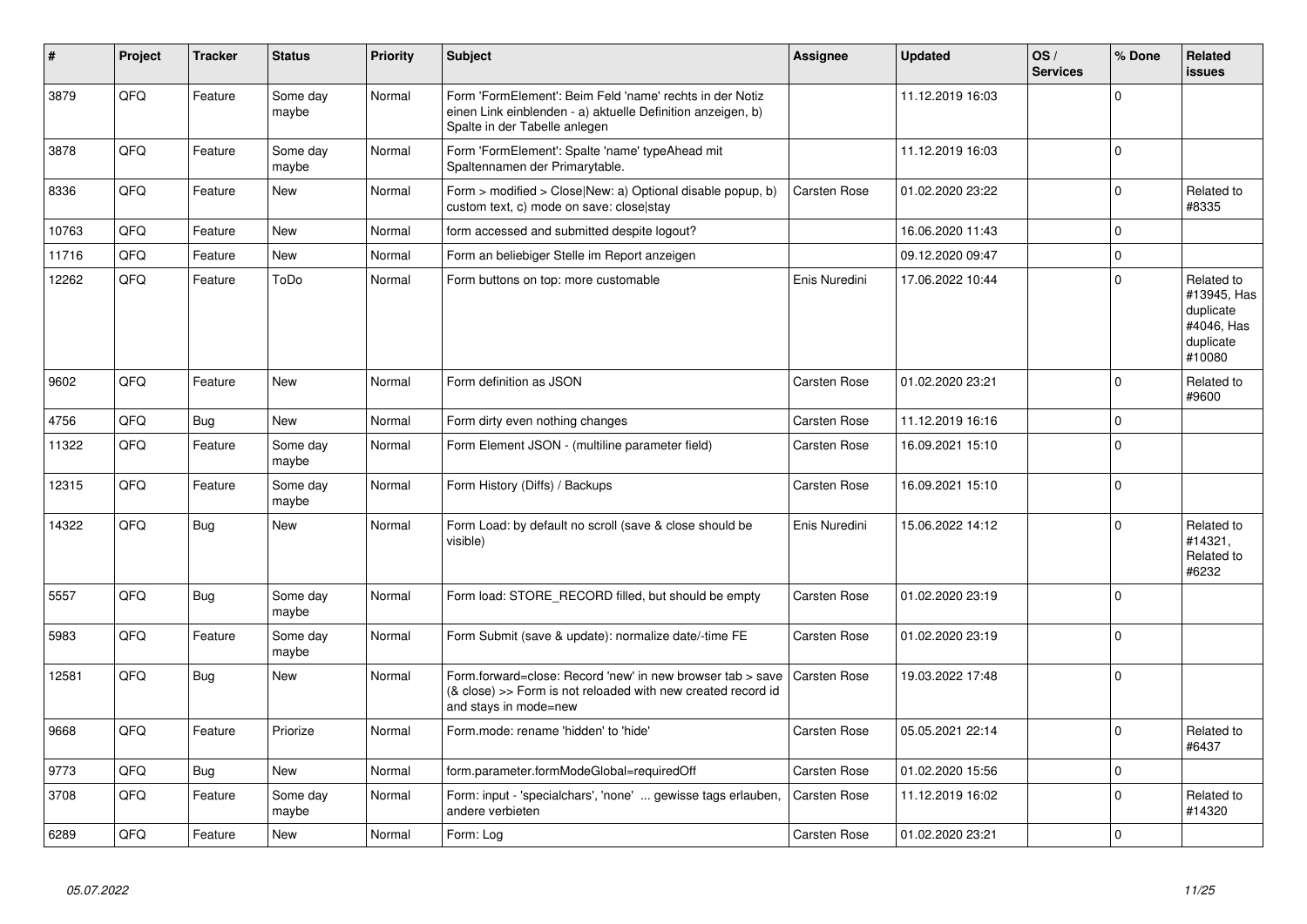| #     | Project | <b>Tracker</b> | <b>Status</b>     | Priority | <b>Subject</b>                                                                                                                   | <b>Assignee</b>     | <b>Updated</b>   | OS/<br><b>Services</b> | % Done              | Related<br>issues         |
|-------|---------|----------------|-------------------|----------|----------------------------------------------------------------------------------------------------------------------------------|---------------------|------------------|------------------------|---------------------|---------------------------|
| 4443  | QFQ     | Feature        | Some day<br>maybe | Normal   | Form: multiple secondary tables                                                                                                  |                     | 01.02.2020 23:20 |                        | $\mathbf 0$         |                           |
| 12156 | QFQ     | Feature        | New               | Normal   | Form: Optional disable 'leave page'                                                                                              |                     | 03.05.2021 20:45 |                        | 0                   |                           |
| 12468 | QFQ     | Bug            | <b>New</b>        | Urgent   | Form: update Form.title after save                                                                                               | <b>Carsten Rose</b> | 03.05.2021 21:12 |                        | $\mathbf 0$         |                           |
| 7278  | QFQ     | Feature        | Some day<br>maybe | Normal   | Form: Wert vordefinieren der immer gesetzt wird                                                                                  |                     | 02.05.2021 09:27 |                        | $\mathbf{0}$        |                           |
| 6998  | QFQ     | Feature        | Priorize          | Normal   | Form: with debug=on show column information as tooltip of<br>column label                                                        | <b>Carsten Rose</b> | 01.02.2020 10:13 |                        | $\mathbf 0$         |                           |
| 3877  | QFQ     | Feature        | Some day<br>maybe | Normal   | FormEditor: die Felder die aktuell nicht gebraucht werden nur<br>auf readonly/disabled setzen (nicht ausblenden > das irritiert. | <b>Carsten Rose</b> | 11.12.2019 16:03 |                        | $\mathbf 0$         |                           |
| 9537  | QFQ     | Feature        | New               | Normal   | FormEditor: Edit fieldset in FrontEnd                                                                                            | <b>Carsten Rose</b> | 01.02.2020 23:22 |                        | $\mathbf 0$         |                           |
| 3350  | QFQ     | Feature        | Some day<br>maybe | Normal   | FormEditor: Hilfetext hinter 'checktype'                                                                                         | <b>Carsten Rose</b> | 11.12.2019 16:02 |                        | $\mathbf 0$         |                           |
| 8083  | QFQ     | Bug            | New               | High     | FormEditor: primary table list does not respect<br>'indexDb={{indexData:Y}}'                                                     | <b>Carsten Rose</b> | 03.05.2021 21:14 |                        | $\mathbf 0$         | Has<br>duplicate<br>#6678 |
| 14290 | QFQ     | Feature        | Priorize          | Normal   | FormEditor: Show Table Definition                                                                                                | Carsten Rose        | 19.06.2022 16:37 |                        | $\mathbf 0$         |                           |
| 7290  | QFQ     | Feature        | Priorize          | Normal   | FormEditor: title as textarea if LEN(title)>60                                                                                   | <b>Carsten Rose</b> | 01.02.2020 10:13 |                        | $\mathbf 0$         | Blocked by<br>#7682       |
| 14395 | QFQ     | Support        | <b>New</b>        | Normal   | FormEditor: Virtual table columns                                                                                                | Enis Nuredini       | 21.06.2022 16:09 |                        | 0                   |                           |
| 4008  | QFQ     | Bug            | Some day<br>maybe | Normal   | FormElemen.type=sendmail: wrong 'TO' if 'real<br>name <rea@mail.to>' is used</rea@mail.to>                                       | <b>Carsten Rose</b> | 11.12.2019 16:03 |                        | $\mathbf 0$         |                           |
| 8034  | QFQ     | Feature        | Priorize          | Normal   | FormElement 'data': 22.22.2222 should not be accepted                                                                            | Carsten Rose        | 01.02.2020 10:13 |                        | 0                   |                           |
| 7890  | QFQ     | <b>Bug</b>     | <b>New</b>        | Normal   | FormElement 'required': extraButtonInfo not aligned                                                                              | <b>Carsten Rose</b> | 11.06.2021 21:17 |                        | $\mathbf 0$         | Related to<br>#11517      |
| 10322 | QFQ     | Bug            | New               | Normal   | FormElement / Radio: missing column 'enum' >> FE not<br>reported                                                                 | <b>Carsten Rose</b> | 07.05.2020 09:37 |                        | $\mathbf{0}$        |                           |
| 9548  | QFQ     | Feature        | Feedback          | High     | FormElement: Pattern mismatch - optional report only on<br>focus lost                                                            | Benjamin Baer       | 03.05.2021 21:14 |                        | $\mathbf 0$         |                           |
| 6602  | QFQ     | Feature        | <b>New</b>        | Normal   | Formlet: in Report auf Mausklick ein mini-form oeffnen                                                                           | Carsten Rose        | 11.12.2019 16:16 |                        | $\mathbf 0$         |                           |
| 8891  | QFQ     | Bug            | <b>New</b>        | High     | formSubmitLog: do not log passwords                                                                                              | Enis Nuredini       | 25.03.2022 09:06 |                        | $\mathbf 0$         |                           |
| 3570  | QFQ     | Bug            | Some day<br>maybe | High     | Formular mit prmitnew permitEdit=Always wird nicht<br>aufgerufen (ist leer)                                                      | <b>Carsten Rose</b> | 03.05.2021 21:14 |                        | 0                   |                           |
| 9898  | QFQ     | Bug            | Feedback          | Normal   | Formular trotz Timeout gespeichert                                                                                               | Benjamin Baer       | 01.02.2020 15:56 |                        | $\mathbf 0$         |                           |
| 6515  | QFQ     | Feature        | Some day<br>maybe | Normal   | Formular: Felder dynamisch ein/ausblenden                                                                                        |                     | 11.12.2019 16:02 |                        | 0                   |                           |
| 9900  | QFQ     | Feature        | Priorize          | Normal   | Generic API Call: tt-content record >> JSON                                                                                      | Carsten Rose        | 01.02.2020 10:13 |                        | $\mathsf{O}\xspace$ |                           |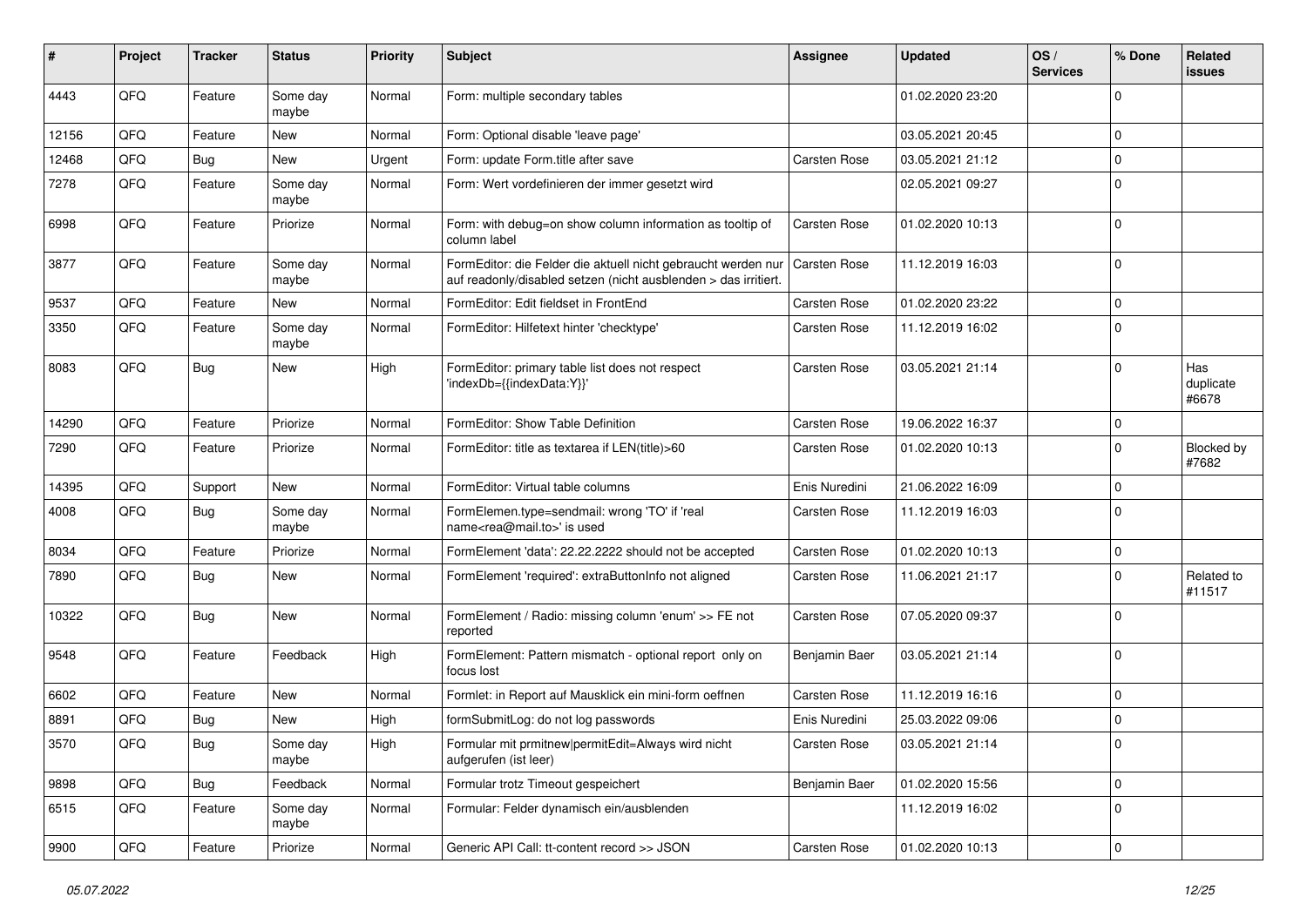| ∦     | Project | <b>Tracker</b> | <b>Status</b>     | <b>Priority</b> | <b>Subject</b>                                                                                           | <b>Assignee</b>     | <b>Updated</b>   | OS/<br><b>Services</b> | % Done       | Related<br><b>issues</b>                                                |
|-------|---------|----------------|-------------------|-----------------|----------------------------------------------------------------------------------------------------------|---------------------|------------------|------------------------|--------------|-------------------------------------------------------------------------|
| 10095 | QFQ     | Feature        | Some day<br>maybe | Normal          | Generic Gitlab Integration into QFQ                                                                      | Carsten Rose        | 16.09.2021 15:10 |                        | <sup>0</sup> |                                                                         |
| 14283 | QFQ     | <b>Bug</b>     | Priorize          | Normal          | HEIC / HEIF convert doesn't trigger                                                                      | Carsten Rose        | 19.06.2022 16:37 |                        | 0            |                                                                         |
| 9126  | QFQ     | <b>Bug</b>     | Some day<br>maybe | Normal          | hidden Form elements are present in page source                                                          |                     | 02.01.2021 18:41 |                        | $\Omega$     |                                                                         |
| 11702 | QFQ     | Feature        | <b>New</b>        | Normal          | HTML Special Char makes no sense for 'allbut' if '&' is<br>forbidden                                     | <b>Carsten Rose</b> | 07.12.2021 16:35 |                        | 0            | Related to<br>#5112,<br>Related to<br>#14320                            |
| 11347 | QFQ     | <b>Bug</b>     | Feedback          | Normal          | If Bedingungen funktionieren nicht korrekt                                                               | Christoph Fuchs     | 21.03.2021 20:37 |                        | $\Omega$     |                                                                         |
| 12480 | QFQ     | Feature        | <b>New</b>        | Normal          | If QFQ upgrade is running, block further request                                                         | <b>Carsten Rose</b> | 03.05.2021 20:45 |                        | $\Omega$     |                                                                         |
| 8217  | QFQ     | Feature        | New               | Normal          | if-elseif-else construct                                                                                 | Carsten Rose        | 16.03.2021 18:41 |                        | $\mathbf 0$  | Related to<br>#10716                                                    |
| 7660  | QFQ     | Feature        | <b>New</b>        | Normal          | IMAP: import mails to DB, move / delete mails                                                            | Carsten Rose        | 01.02.2020 09:52 |                        | $\Omega$     |                                                                         |
| 12513 | QFQ     | Bug            | <b>New</b>        | High            | Implement server side check of maxlength                                                                 | Carsten Rose        | 07.12.2021 17:19 |                        | $\Omega$     |                                                                         |
| 7453  | QFQ     | Feature        | Some day<br>maybe | Normal          | import / export forms QFQ                                                                                | Carsten Rose        | 16.09.2021 15:10 |                        | $\Omega$     |                                                                         |
| 14091 | QFQ     | <b>Bug</b>     | <b>New</b>        | Normal          | inconsistent template path for twig                                                                      | Carsten Rose        | 19.04.2022 18:36 |                        | 0            |                                                                         |
| 4659  | QFQ     | <b>Bug</b>     | Some day<br>maybe | Normal          | infoButtonExtra                                                                                          | Carsten Rose        | 01.02.2020 23:20 |                        | $\Omega$     |                                                                         |
| 2950  | QFQ     | Feature        | Some day<br>maybe | Normal          | Inhalt QFQ Records als File                                                                              |                     | 11.12.2019 16:03 |                        | $\Omega$     |                                                                         |
| 14305 | QFQ     | <b>Bug</b>     | <b>New</b>        | Normal          | Inline Report editing does not create history entries                                                    | <b>Carsten Rose</b> | 10.06.2022 11:55 |                        | $\mathbf 0$  |                                                                         |
| 11036 | QFQ     | Feature        | Some day<br>maybe | Normal          | inline report editor permissions                                                                         | <b>Carsten Rose</b> | 16.09.2021 15:09 |                        | 0            | Related to<br>#11323                                                    |
| 9834  | QFQ     | <b>Bug</b>     | Priorize          | Normal          | Input elements with tag 'disabled' are missing on<br>form-submit: server option 'processReadOnly' broken | Carsten Rose        | 07.12.2021 16:43 |                        | $\Omega$     | Related to<br>#9691,<br>Related to<br>#5305, Has<br>duplicate<br>#12331 |
| 7965  | QFQ     | Feature        | Priorize          | Normal          | Input type 'text' with visual format - currency                                                          | Benjamin Baer       | 03.01.2022 07:45 |                        | 0            |                                                                         |
| 7522  | QFQ     | Feature        | Priorize          | Normal          | Inserting default index.html to folder (Avoid Apache Indexing)                                           | <b>Carsten Rose</b> | 01.02.2020 10:13 |                        | $\Omega$     |                                                                         |
| 4259  | QFQ     | Feature        | Some day<br>maybe | Normal          | Instant trigger a cron job                                                                               | Carsten Rose        | 11.12.2019 16:03 |                        | $\Omega$     |                                                                         |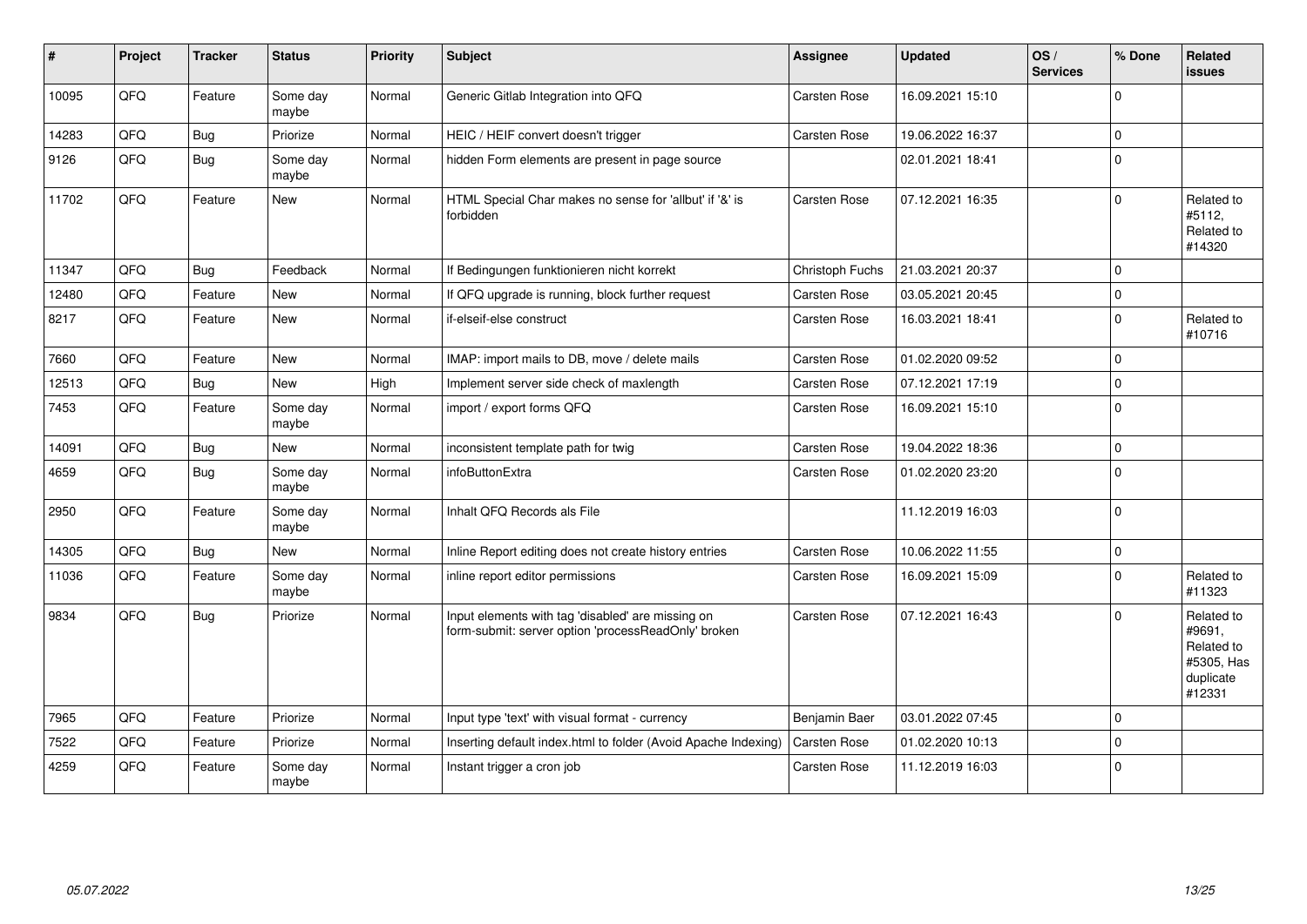| #     | Project | <b>Tracker</b> | <b>Status</b>     | <b>Priority</b> | <b>Subject</b>                                                                                         | <b>Assignee</b>     | <b>Updated</b>   | OS/<br><b>Services</b> | % Done       | Related<br><b>issues</b>                                               |
|-------|---------|----------------|-------------------|-----------------|--------------------------------------------------------------------------------------------------------|---------------------|------------------|------------------------|--------------|------------------------------------------------------------------------|
| 7732  | QFQ     | Feature        | Some day<br>maybe | Normal          | Javascript: Lazy Loading der add on libs                                                               | Benjamin Baer       | 08.06.2022 10:38 |                        | <sup>0</sup> | Related to<br>#12611,<br>Related to<br>#12490,<br>Related to<br>#10013 |
| 1510  | QFQ     | Feature        | Some day<br>maybe | Normal          | jquery von google laden, falls das nicht geht lokal                                                    |                     | 11.12.2019 16:03 |                        | $\Omega$     |                                                                        |
| 1946  | QFQ     | Feature        | Some day<br>maybe | Normal          | Kontrolle ob der ReadOnly Modus bei den<br>Formularelementen korrekt implementiert ist                 | Carsten Rose        | 11.12.2019 16:03 |                        | $\mathbf 0$  |                                                                        |
| 10443 | QFQ     | Feature        | In Progress       | Normal          | Konzept_api / _live                                                                                    | <b>Carsten Rose</b> | 07.05.2020 09:39 |                        | $\Omega$     |                                                                        |
| 10593 | QFQ     | Feature        | New               | Normal          | label2: text behind input element                                                                      | <b>Carsten Rose</b> | 16.05.2020 10:57 |                        | 0            |                                                                        |
| 14371 | QFQ     | Feature        | Priorize          | Normal          | <b>LDAP via REPORT</b>                                                                                 | Carsten Rose        | 19.06.2022 16:37 |                        | $\mathbf 0$  |                                                                        |
| 3457  | QFQ     | Feature        | Some day<br>maybe | Normal          | LDAP: concat multi values to one single entry                                                          | Carsten Rose        | 11.12.2019 16:02 |                        | $\Omega$     |                                                                        |
| 6566  | QFQ     | Bug            | Priorize          | Normal          | Link Function 'delete': provided parameter missing on page<br>reload                                   | Benjamin Baer       | 03.01.2022 08:08 |                        | $\Omega$     |                                                                        |
| 10569 | QFQ     | Feature        | Priorize          | Normal          | link _blank more safe                                                                                  | Enis Nuredini       | 25.03.2022 12:44 |                        | $\mathbf 0$  |                                                                        |
| 3617  | QFO     | Feature        | Some day<br>maybe | Normal          | Load javascripts at bottom                                                                             |                     | 11.12.2019 16:02 |                        | 0            |                                                                        |
| 8702  | QFQ     | Feature        | New               | Normal          | Load Record which is locked: missing user info                                                         | <b>Carsten Rose</b> | 11.12.2019 16:16 |                        | $\mathbf 0$  | Related to<br>#9789                                                    |
| 12490 | QFQ     | Feature        | New               | Normal          | Loading Plugins in QFQ - see what tinymce does. (lazy<br>loading)                                      | Benjamin Baer       | 08.06.2022 10:37 |                        | $\Omega$     | Related to<br>#12611,<br>Related to<br>#10013,<br>Related to<br>#7732  |
| 4433  | QFQ     | Feature        | Some day<br>maybe | Normal          | Log when SIP will be destroyed by QFQ for any (security)<br>reason                                     |                     | 01.02.2020 23:20 |                        | 0            | Related to<br>#4432,<br>Related to<br>#5458                            |
| 4439  | QFQ     | Feature        | Some day<br>maybe | Normal          | Log: report all actions fired by an FE Element, incl. the<br>original directive (slaveld, sqllnsert, ) |                     | 01.02.2020 23:20 |                        | $\Omega$     | Related to<br>#4432,<br>Related to<br>#5458                            |
| 9777  | QFQ     | Feature        | New               | Normal          | Logging QFQ Variables                                                                                  | Carsten Rose        | 16.12.2019 17:17 |                        | 0            |                                                                        |
| 2361  | QFQ     | Feature        | New               | Normal          | Logging wer/wann/wo welches Formular aufgerufen hat                                                    | <b>Carsten Rose</b> | 11.12.2019 16:15 |                        | $\mathbf 0$  | Related to<br>#4432,<br>Related to<br>#7480                            |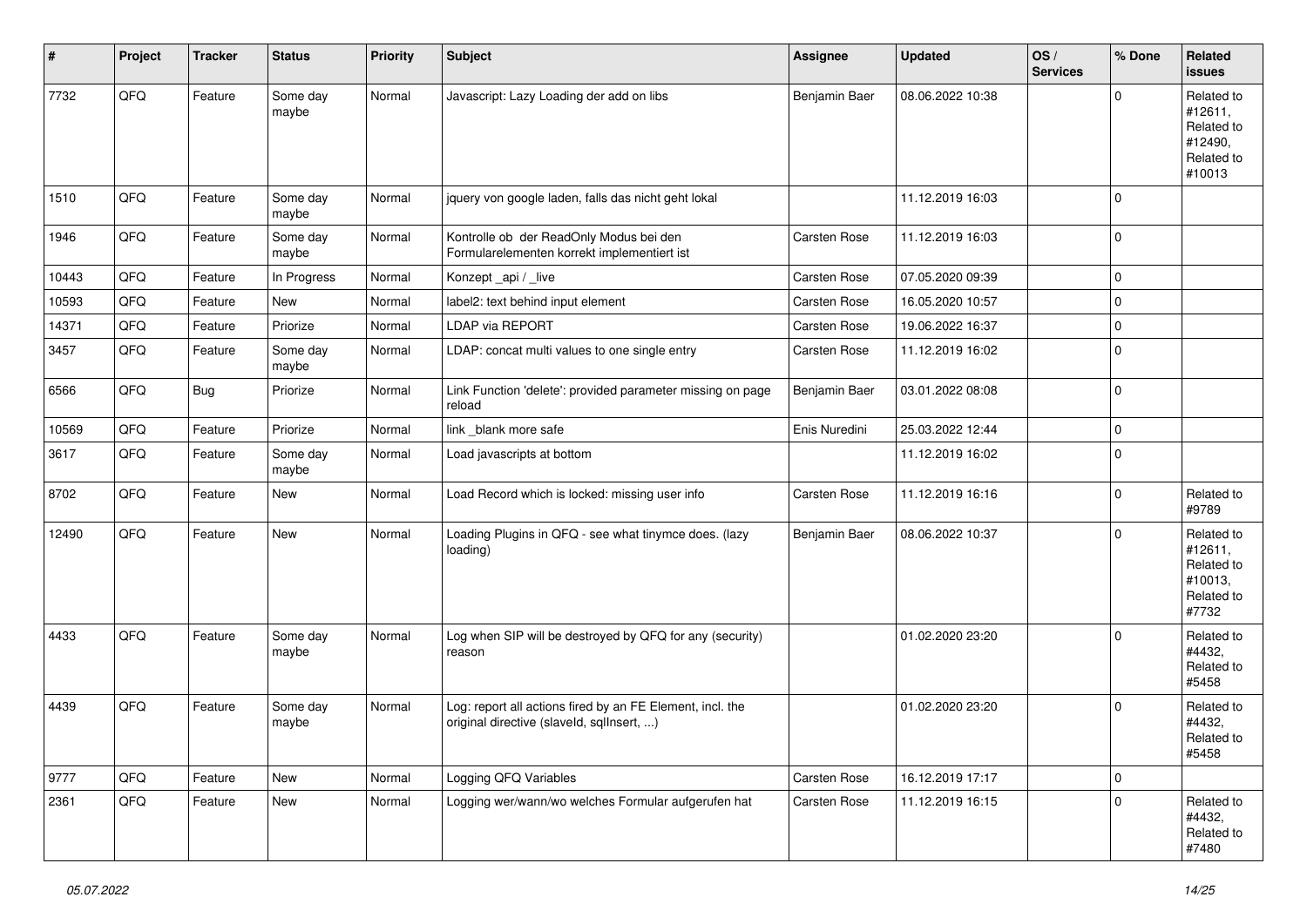| $\#$  | Project | <b>Tracker</b> | <b>Status</b>     | <b>Priority</b> | <b>Subject</b>                                                                           | <b>Assignee</b>     | <b>Updated</b>   | OS/<br><b>Services</b> | % Done       | Related<br><b>issues</b>                    |
|-------|---------|----------------|-------------------|-----------------|------------------------------------------------------------------------------------------|---------------------|------------------|------------------------|--------------|---------------------------------------------|
| 5852  | QFQ     | Feature        | Some day<br>maybe | Normal          | Logging: mail.log / sql.log - im FE anzeigen und via AJAX<br>aktualisieren               | Carsten Rose        | 01.02.2020 23:19 |                        | <sup>0</sup> | Related to<br>#5885                         |
| 3504  | QFQ     | Feature        | <b>New</b>        | Normal          | Logging: welche Action FEs werden wann wie ausgefuehrt                                   | Carsten Rose        | 01.02.2020 23:21 |                        | $\Omega$     | Related to<br>#5458,<br>Related to<br>#4092 |
| 4974  | QFQ     | Feature        | Some day<br>maybe | Normal          | Long polling - inform all listening clients of changes                                   |                     | 11.12.2019 16:02 |                        | $\mathbf 0$  |                                             |
| 5455  | QFQ     | Feature        | Some day<br>maybe | Normal          | Mail Redirects grld abhaengig                                                            |                     | 01.02.2020 23:20 |                        | $\mathbf 0$  |                                             |
| 2084  | QFQ     | Feature        | Some day<br>maybe | Normal          | Mailto mit encryption: Subrecord                                                         | <b>Carsten Rose</b> | 11.12.2019 16:03 |                        | $\Omega$     | Related to<br>#2082                         |
| 11747 | QFQ     | Feature        | New               | Normal          | Maintenance Page with Redirect                                                           | <b>Carsten Rose</b> | 03.05.2021 20:47 |                        | 0            | Related to<br>#11741                        |
| 9208  | QFQ     | Feature        | <b>New</b>        | Normal          | Manage 'recent' records                                                                  | <b>Carsten Rose</b> | 01.02.2020 23:22 |                        | $\mathbf 0$  |                                             |
| 10014 | QFQ     | Feature        | <b>New</b>        | Normal          | Manual.rst: describe behaviour and process order of<br>fillStoreVar, slaveId, sqlBefore, | Carsten Rose        | 01.02.2020 22:31 |                        | $\Omega$     |                                             |
| 4440  | QFQ     | Feature        | Some day<br>maybe | Normal          | Manual.rst: explain how to. expand PHP Session to 4h                                     |                     | 11.12.2019 16:02 |                        | $\Omega$     |                                             |
| 7104  | QFQ     | Feature        | Some day<br>maybe | Normal          | Manual: hint about escaping if '\r' appears in mail body                                 |                     | 11.12.2019 16:01 |                        | $\Omega$     |                                             |
| 12039 | QFQ     | Feature        | <b>New</b>        | Normal          | Missing htmlSpecialChar() in pre processing on form submit                               |                     | 18.02.2021 00:09 |                        | $\Omega$     | Related to<br>#14320                        |
| 4027  | QFQ     | Feature        | Some day<br>maybe | Normal          | Missing: orange 'check' / 'bullet'                                                       |                     | 11.12.2019 16:03 |                        | $\Omega$     |                                             |
| 11523 | QFQ     | Feature        | New               | Normal          | Mit dynamic Update erkennen, ob Upload gemacht wurde                                     | Carsten Rose        | 13.11.2020 15:07 |                        | $\Omega$     | Related to<br>#9533                         |
| 4626  | QFQ     | Feature        | Some day<br>maybe | Normal          | Mobile View: 'classBody=qfq-form-right' makes no sense                                   |                     | 01.02.2020 23:20 |                        | $\Omega$     |                                             |
| 3646  | QFQ     | Feature        | Some day<br>maybe | Normal          | Moeglichkeit HTML Tags in Reports auszugeben (zu<br>enkodieren: htmlspecialchars)        |                     | 11.12.2019 16:02 |                        | $\Omega$     | Related to<br>#14320                        |
| 6765  | QFQ     | Feature        | New               | Normal          | Moeglichkeit via QFQ eigene Logs zu schreiben                                            | Carsten Rose        | 01.02.2020 23:21 |                        | 0            |                                             |
| 10015 | QFQ     | Feature        | Priorize          | Normal          | Monospace in Textarea                                                                    | <b>Carsten Rose</b> | 03.02.2020 13:40 |                        | $\Omega$     |                                             |
| 5459  | QFQ     | Bug            | New               | High            | Multi DB: spread system tables between 'QFQ' and 'Data'-DB                               | <b>Carsten Rose</b> | 03.05.2021 21:14 |                        | 0            | Related to<br>#4720                         |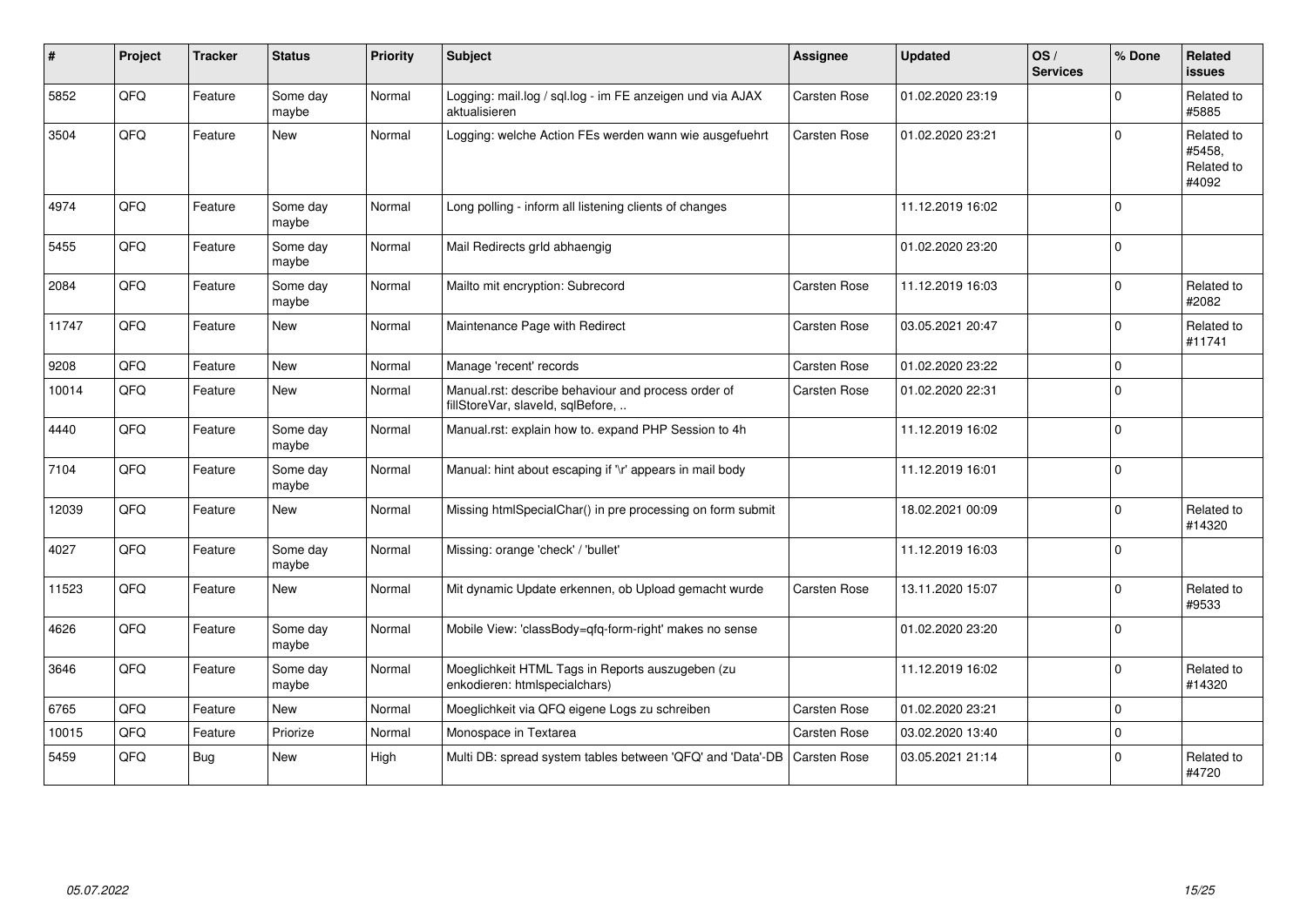| $\sharp$ | Project | <b>Tracker</b> | <b>Status</b>     | <b>Priority</b> | <b>Subject</b>                                             | <b>Assignee</b>     | <b>Updated</b>   | OS/<br><b>Services</b> | % Done      | Related<br><b>issues</b>                                             |
|----------|---------|----------------|-------------------|-----------------|------------------------------------------------------------|---------------------|------------------|------------------------|-------------|----------------------------------------------------------------------|
| 9706     | QFQ     | Feature        | New               | Normal          | Multi File Upload (hidden template group)                  | Carsten Rose        | 01.02.2020 23:22 |                        | 0           | Related to<br>#7521,<br>Related to<br>#5562,<br>Related to<br>#13330 |
| 10508    | QFQ     | <b>Bug</b>     | New               | High            | Multi Form broken on Multi DB Instance                     | <b>Carsten Rose</b> | 03.05.2021 21:12 |                        | 0           |                                                                      |
| 13331    | QFQ     | Bug            | New               | Normal          | Multi Form: Clear Icon misplaced                           | Carsten Rose        | 19.03.2022 17:47 |                        | 0           |                                                                      |
| 13332    | QFQ     | <b>Bug</b>     | New               | Normal          | Multi Form: Required Felder werden visuell nicht markiert. | <b>Carsten Rose</b> | 19.03.2022 17:47 |                        | 0           |                                                                      |
| 4365     | QFQ     | Feature        | Some day<br>maybe | Normal          | Multi Language: new way of config                          | Carsten Rose        | 01.02.2020 23:20 |                        | 0           |                                                                      |
| 11516    | QFQ     | Feature        | New               | Normal          | Multi Page Form (Previous/Next Buttons)                    | <b>Carsten Rose</b> | 16.03.2021 17:52 |                        | $\mathbf 0$ |                                                                      |
| 7602     | QFQ     | Feature        | ToDo              | High            | Multi Select: with checkboxes                              | Benjamin Baer       | 22.03.2022 09:07 |                        | $\Omega$    |                                                                      |
| 10714    | QFQ     | Feature        | New               | Normal          | multi Table Form                                           | Carsten Rose        | 16.03.2021 18:44 |                        | $\mathbf 0$ |                                                                      |
| 12325    | QFQ     | <b>Bug</b>     | Priorize          | Normal          | MultiDB form.dblndex not working for report syntax         | <b>Carsten Rose</b> | 07.09.2021 13:37 |                        | $\Omega$    | Related to<br>#12145,<br>Related to<br>#12314                        |
| 5695     | QFQ     | Feature        | In Progress       | Normal          | Multiform                                                  | Carsten Rose        | 02.01.2021 18:38 |                        | 0           |                                                                      |
| 11695    | QFQ     | Bug            | New               | Normal          | MultiForm required FE Error                                | <b>Carsten Rose</b> | 04.12.2020 13:34 |                        | 0           |                                                                      |
| 9579     | QFQ     | Feature        | Some day<br>maybe | Normal          | Multiform with Process Row                                 | Carsten Rose        | 11.12.2019 16:01 |                        | $\Omega$    |                                                                      |
| 11667    | QFQ     | Bug            | <b>New</b>        | Normal          | MySQL mariadb-server-10.3: Incorrect datetime value        | Carsten Rose        | 03.05.2021 20:48 |                        | $\mathbf 0$ |                                                                      |
| 12023    | QFQ     | Feature        | New               | Normal          | MySQL Stored Precdure: QDECODESPECIALCHAR()                | <b>Carsten Rose</b> | 16.02.2021 11:16 |                        | $\Omega$    | Related to<br>#12022                                                 |
| 6437     | QFQ     | Feature        | New               | Normal          | Neuer Mode Button bei FormElementen                        | <b>Carsten Rose</b> | 01.02.2020 23:21 |                        | $\Omega$    | Related to<br>#9668,<br>Blocked by<br>#9678                          |
| 6084     | QFQ     | Feature        | Some day<br>maybe | Normal          | New escape type: 'D' - convert date                        |                     | 01.02.2020 23:19 |                        | $\Omega$    |                                                                      |
| 4446     | QFQ     | Feature        | Some day<br>maybe | Normal          | New FE get same feldContainerId as last modifed FE         |                     | 01.02.2020 23:20 |                        | $\mathbf 0$ |                                                                      |
| 7229     | QFQ     | Feature        | Some day<br>maybe | Normal          | New FormElement.type: Button                               |                     | 01.02.2021 12:32 |                        | 0           |                                                                      |
| 5782     | QFQ     | Feature        | New               | Normal          | NextCloud API                                              | Carsten Rose        | 01.02.2020 10:02 |                        | 0           |                                                                      |
| 4546     | QFQ     | <b>Bug</b>     | Some day<br>maybe | Normal          | NH: SIP storage is destroyed                               |                     | 01.02.2020 23:20 |                        | $\mathbf 0$ |                                                                      |
| 12133    | QFQ     | Bug            | New               | Normal          | NPM, phpSpreadSheet aktualisieren                          | Carsten Rose        | 15.03.2021 09:04 |                        | $\mathbf 0$ |                                                                      |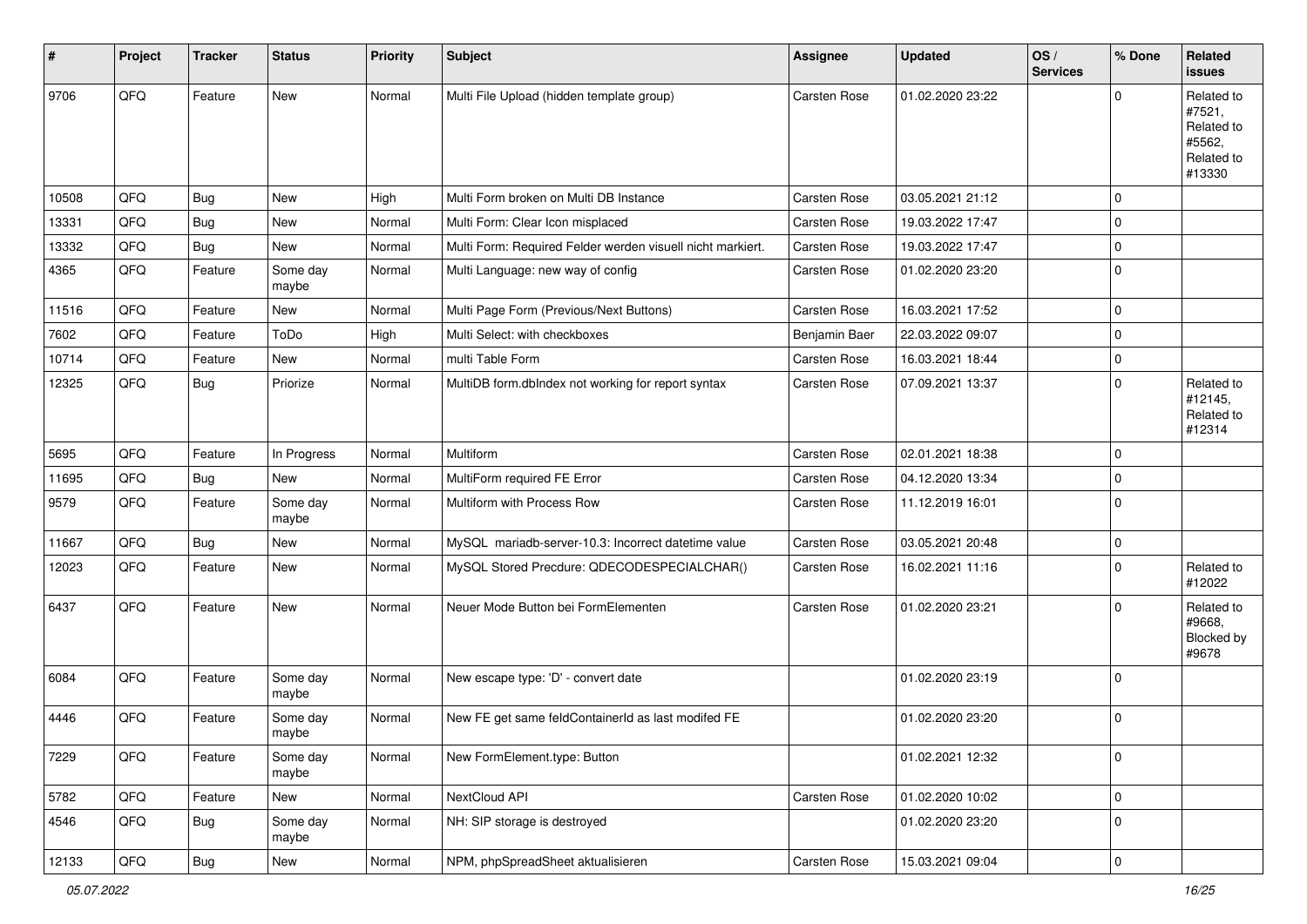| ∦     | Project | <b>Tracker</b> | <b>Status</b>     | <b>Priority</b> | <b>Subject</b>                                                                                        | <b>Assignee</b>     | Updated          | OS/<br><b>Services</b> | % Done         | Related<br>issues                             |
|-------|---------|----------------|-------------------|-----------------|-------------------------------------------------------------------------------------------------------|---------------------|------------------|------------------------|----------------|-----------------------------------------------|
| 14090 | QFQ     | Feature        | <b>New</b>        | Normal          | Nützliche _script funktionen                                                                          | <b>Carsten Rose</b> | 28.05.2022 11:03 |                        | $\Omega$       |                                               |
| 10011 | QFQ     | Feature        | Priorize          | Normal          | Offer new STORE TYPO3 Variable 'beUser', 'beEmail'                                                    | <b>Carsten Rose</b> | 08.05.2021 09:51 |                        | $\Omega$       | Related to<br>#10012,<br>Related to<br>#12511 |
| 7685  | QFQ     | Bug            | <b>New</b>        | Normal          | Open FormElement from QFQ error message and save<br>modified record: error about missing {{formId:F}} | <b>Carsten Rose</b> | 01.02.2020 23:22 |                        | $\mathbf{0}$   |                                               |
| 14175 | QFQ     | Bug            | In Progress       | Normal          | Opening a form with no QFQ Session cookie fails                                                       | <b>Carsten Rose</b> | 03.06.2022 10:40 |                        | $\mathbf 0$    |                                               |
| 7650  | QFQ     | Bug            | New               | High            | Optional do not show 'required' sign on FormElement                                                   | <b>Carsten Rose</b> | 03.05.2021 21:14 |                        | $\mathbf{0}$   |                                               |
| 7681  | QFQ     | Feature        | <b>New</b>        | Normal          | Optional switch off 'check for modified record'                                                       | <b>Carsten Rose</b> | 01.02.2020 23:21 |                        | $\Omega$       |                                               |
| 10384 | QFQ     | Feature        | <b>New</b>        | Normal          | Parameter Exchange QFQ Instances                                                                      |                     | 07.05.2020 09:38 |                        | $\Omega$       |                                               |
| 8101  | QFQ     | Feature        | Some day<br>maybe | Normal          | Password hash: support further hashing methods                                                        | <b>Carsten Rose</b> | 16.09.2021 15:10 |                        | $\Omega$       |                                               |
| 5715  | QFQ     | Feature        | <b>New</b>        | High            | PDF Caching                                                                                           | <b>Carsten Rose</b> | 03.05.2021 21:14 |                        | $\Omega$       | Related to<br>#5851.<br>Related to<br>#6357   |
| 7336  | QFQ     | Feature        | Some day<br>maybe | Normal          | PDF Upload: disallow PDFs with specific Meta information                                              | <b>Carsten Rose</b> | 11.12.2019 16:01 |                        | $\Omega$       |                                               |
| 6261  | QFQ     | Feature        | <b>New</b>        | Normal          | Persistent SIP                                                                                        | <b>Carsten Rose</b> | 12.06.2021 09:07 |                        | $\Omega$       | Related to<br>#10819                          |
| 10819 | QFQ     | Feature        | New               | Normal          | Persistent SIP - second try                                                                           | <b>Carsten Rose</b> | 29.06.2020 23:02 |                        | $\Omega$       | Related to<br>#6261                           |
| 8668  | QFQ     | <b>Bug</b>     | <b>New</b>        | High            | Pill disabled: dyamic mode 'hidden' not respected - FE is still<br>required                           | <b>Carsten Rose</b> | 03.05.2021 21:14 |                        | $\Omega$       |                                               |
| 2063  | QFQ     | <b>Bug</b>     | Some day<br>maybe | Normal          | Pills auf 'inaktiv' setzen falls keine Element auf dem Pill<br>sichtbar sind.                         | Benjamin Baer       | 11.12.2019 16:03 |                        | $\mathbf{0}$   | Related to<br>#3752                           |
| 12556 | QFQ     | Feature        | <b>New</b>        | Normal          | Pills Title: colored = static or dynamic on allrequiredgiven                                          | Benjamin Baer       | 19.03.2022 17:49 |                        | $\Omega$       |                                               |
| 11668 | QFQ     | Bug            | <b>New</b>        | Normal          | Play function.sql - problem with mysql                                                                | <b>Carsten Rose</b> | 03.05.2021 20:48 |                        | $\mathbf{0}$   |                                               |
| 10080 | QFQ     | Feature        | New               | Normal          | Popup on 'save' / 'close': configure dialog (answer<br>yes/no/cancle/)                                | <b>Carsten Rose</b> | 28.03.2021 20:52 |                        | $\Omega$       | Is duplicate<br>of #12262                     |
| 8204  | QFQ     | Feature        | Priorize          | High            | Position 'required mark'                                                                              | <b>Carsten Rose</b> | 16.06.2021 13:44 |                        | $\Omega$       |                                               |
| 3495  | QFQ     | Feature        | Some day<br>maybe | Normal          | Predifined Parameter werden nicht in '+' (add new record)<br>SIP gerendert.                           |                     | 11.12.2019 16:02 |                        | $\Omega$       |                                               |
| 4023  | QFQ     | Feature        | <b>New</b>        | Normal          | prepared statements - FE action: salveld, sqllnsert,<br>sqlUpdate, sqlDelete, sqlBefore, sqlAfter     | <b>Carsten Rose</b> | 11.12.2019 16:15 |                        | $\overline{0}$ |                                               |
| 10658 | QFQ     | Bug            | <b>New</b>        | Normal          | processReadOnly broken                                                                                | <b>Carsten Rose</b> | 27.05.2020 17:55 |                        | $\Omega$       |                                               |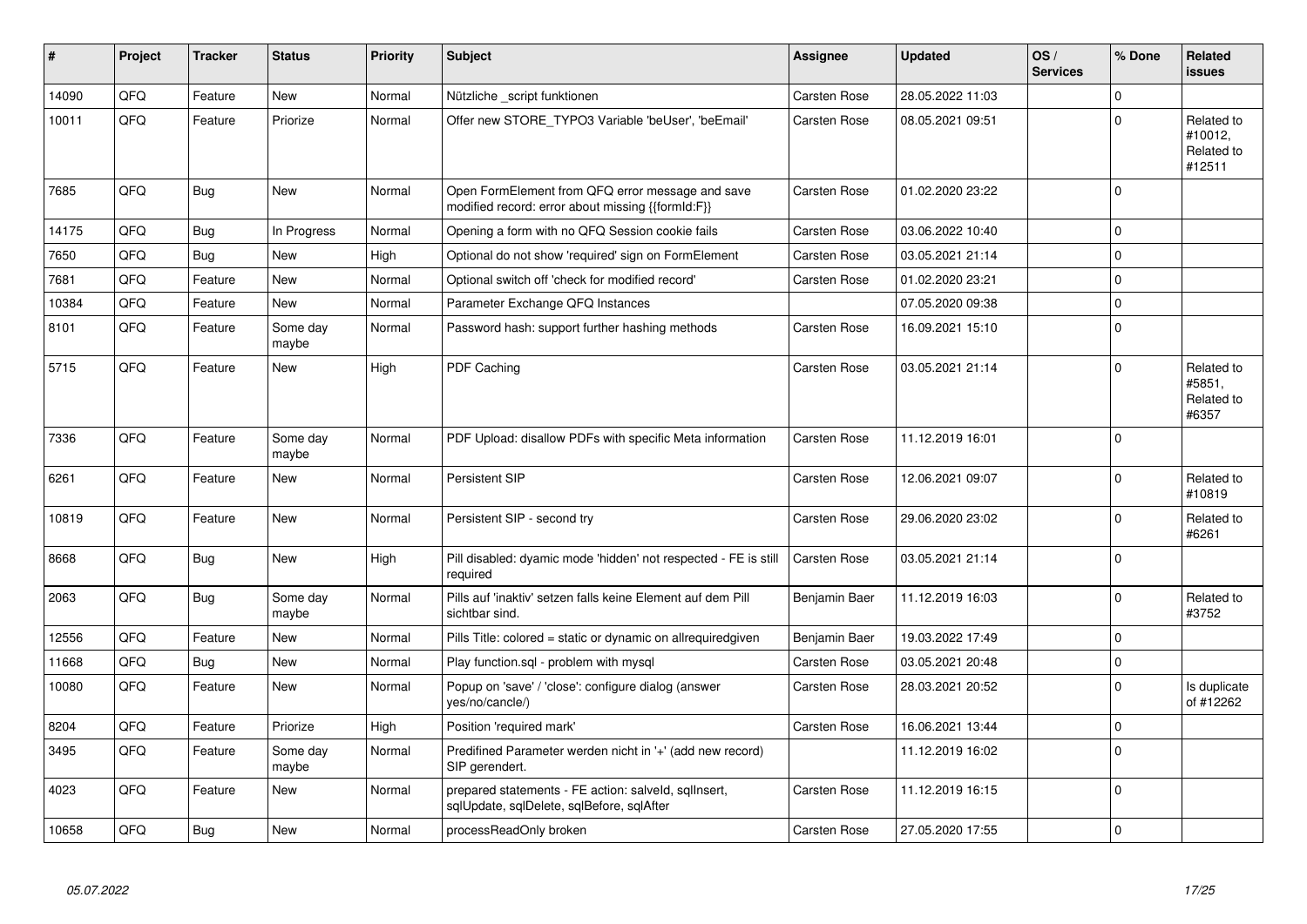| #     | Project | <b>Tracker</b> | <b>Status</b>     | <b>Priority</b> | <b>Subject</b>                                                                                                                        | <b>Assignee</b>        | <b>Updated</b>   | OS/<br><b>Services</b> | % Done       | Related<br>issues |
|-------|---------|----------------|-------------------|-----------------|---------------------------------------------------------------------------------------------------------------------------------------|------------------------|------------------|------------------------|--------------|-------------------|
| 9135  | QFQ     | Feature        | Priorize          | Normal          | Progress Bar generic / replace old hourglass download<br>popup                                                                        | Benjamin Baer          | 03.01.2022 07:43 |                        | $\mathbf 0$  |                   |
| 11980 | QFQ     | Feature        | In Progress       | Normal          | protected verzeichnis MUSS geschützt werden                                                                                           | <b>Carsten Rose</b>    | 07.09.2021 13:30 |                        | 0            |                   |
| 1253  | QFQ     | Feature        | Some day<br>maybe | Normal          | QF: Colorpicker                                                                                                                       |                        | 11.12.2019 16:03 |                        | $\mathbf 0$  |                   |
| 1251  | QFQ     | Feature        | Some day<br>maybe | Normal          | QF: Combo                                                                                                                             |                        | 11.12.2019 16:03 |                        | $\mathbf 0$  |                   |
| 955   | QFQ     | Feature        | Some day<br>maybe | Normal          | QF: Notizen vor/nach dem Form                                                                                                         |                        | 01.02.2020 23:20 |                        | $\mathbf 0$  |                   |
| 1234  | QFQ     | Feature        | Some day<br>maybe | Normal          | QF: Record numbering: Im Grid soll in Spalte 1 optional die<br>laufende Nummer der Records angezeigt werden.                          |                        | 01.02.2020 23:20 |                        | $\mathbf{0}$ |                   |
| 10124 | QFQ     | Feature        | Feedback          | Normal          | qfq AAI-Login                                                                                                                         | Karin Niffeler         | 07.05.2020 09:36 |                        | 0            |                   |
| 14376 | QFQ     | Feature        | New               | Normal          | QFQ Bootstrap: if missing, create stored procedures                                                                                   | Enis Nuredini          | 19.06.2022 16:37 |                        | 0            |                   |
| 13592 | QFQ     | <b>Bug</b>     | New               | Normal          | QFQ Build Queue: das vergeben von Tags klappt nicht. Es<br>werden keine Releases gebaut.                                              | <b>Carsten Rose</b>    | 19.03.2022 17:45 |                        | $\mathbf 0$  |                   |
| 5160  | QFQ     | Feature        | Some day<br>maybe | Normal          | QFQ collaborative / together.js, ShareJS, y-js, collaborative,                                                                        |                        | 11.12.2019 16:02 |                        | $\mathbf 0$  |                   |
| 5389  | QFQ     | Feature        | Some day<br>maybe | Normal          | QFQ Design: Multline label / note                                                                                                     | Benjamin Baer          | 01.02.2020 23:19 |                        | $\mathbf 0$  |                   |
| 6140  | QFQ     | Bug            | Priorize          | Normal          | QFQ DnD Sort: Locked fields                                                                                                           | Benjamin Baer          | 21.03.2022 09:56 |                        | 0            |                   |
| 9024  | QFQ     | Bug            | Some day<br>maybe | Normal          | QFQ Einarbeitung                                                                                                                      |                        | 01.02.2020 15:56 |                        | $\mathbf 0$  |                   |
| 1635  | QFQ     | Feature        | Some day<br>maybe | Normal          | QFQ Extension content record: weitere Optionen einblenden.                                                                            | <b>Carsten Rose</b>    | 11.12.2019 16:03 |                        | $\mathbf 0$  |                   |
| 12508 | QFQ     | Bug            | In Progress       | High            | qfq Form: sendMail                                                                                                                    | Karin Niffeler         | 19.03.2022 17:48 |                        | $\mathbf{0}$ |                   |
| 12463 | QFQ     | Bug            | ToDo              | High            | QFQ Function: 'function' and 'sql' on same level - output of<br>sql is shown two times.                                               | <b>Carsten Rose</b>    | 15.12.2021 16:31 |                        | $\mathbf 0$  |                   |
| 12395 | QFQ     | Bug            | ToDo              | High            | QFQ Function: Result two times shown                                                                                                  | <b>Carsten Rose</b>    | 18.02.2022 08:59 |                        | $\mathbf 0$  |                   |
| 12465 | QFQ     | Feature        | <b>New</b>        | Normal          | QFQ Function: use in FE to fill StoreRecord                                                                                           | Carsten Rose           | 05.05.2021 21:58 |                        | 0            |                   |
| 13609 | QFQ     | Feature        | New               | Normal          | QFQ Introduction: Seite aufloesen                                                                                                     | Philipp<br>Gröbelbauer | 28.05.2022 11:02 |                        | $\mathbf 0$  |                   |
| 5892  | QFQ     | Feature        | Some day<br>maybe | Normal          | QFQ should use T3 API to manipulate FE GROUP<br>membership                                                                            |                        | 01.02.2020 23:20 |                        | 0            |                   |
| 7524  | QFQ     | Bug            | New               | Normal          | QFQ throws a 'General Error' if 'fileadmin/protected/log/' is<br>not writeable                                                        | <b>Carsten Rose</b>    | 01.02.2020 23:22 |                        | $\mathbf 0$  |                   |
| 9927  | QFQ     | Feature        | New               | Normal          | QFQ Update: a) Update nur machen wenn BE User<br>eingeloggt ist., b) Bei Fehler genaue Meldung welcher<br>Updateschritt Probleme hat. | Carsten Rose           | 22.01.2020 12:59 |                        | 0            |                   |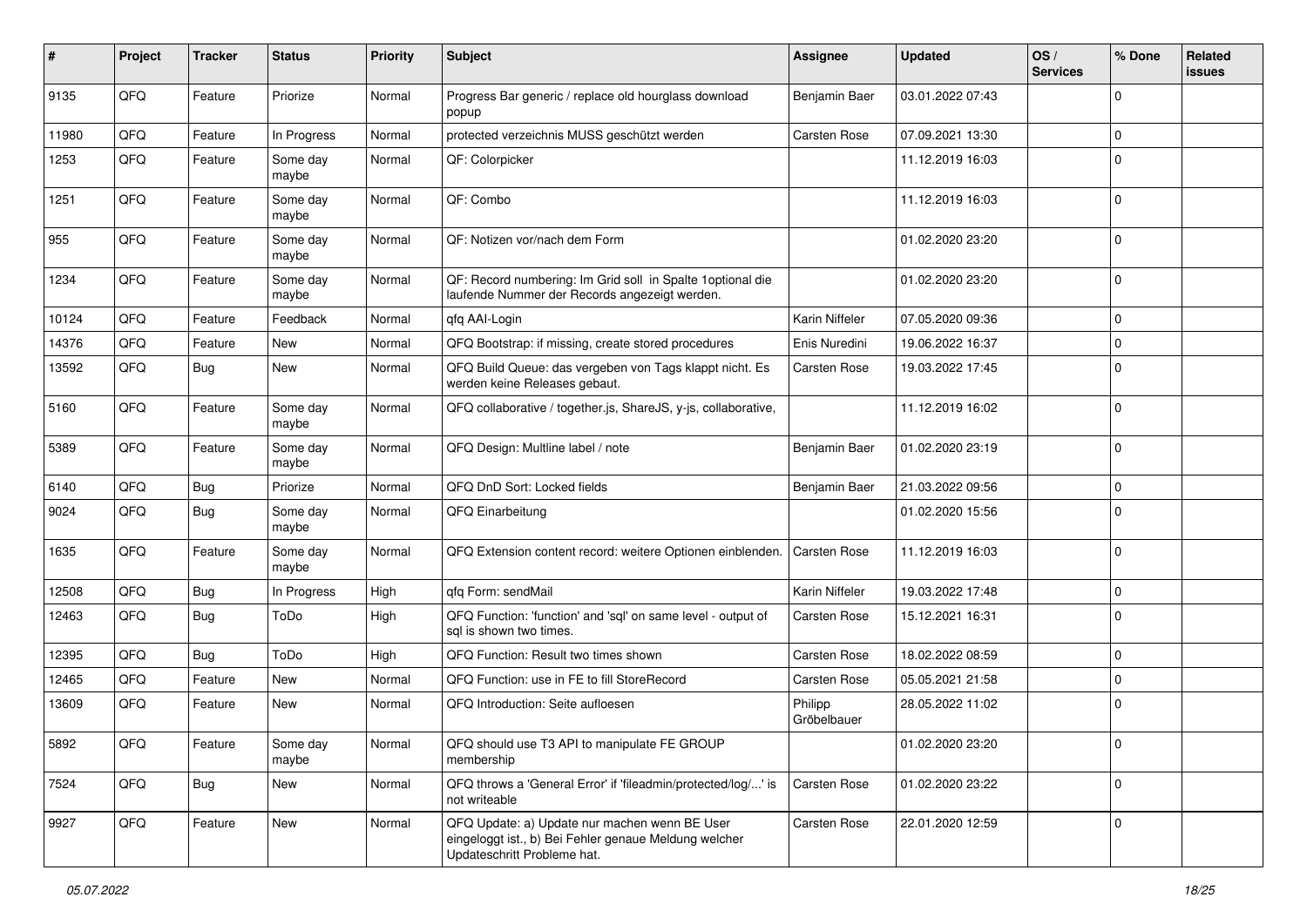| #     | Project | <b>Tracker</b> | <b>Status</b>     | <b>Priority</b> | <b>Subject</b>                                                                           | <b>Assignee</b>     | <b>Updated</b>   | OS/<br><b>Services</b> | % Done       | Related<br>issues                                                      |
|-------|---------|----------------|-------------------|-----------------|------------------------------------------------------------------------------------------|---------------------|------------------|------------------------|--------------|------------------------------------------------------------------------|
| 3692  | QFQ     | Feature        | Some day<br>maybe | Normal          | QFQ Webseite                                                                             | Benjamin Baer       | 11.12.2019 16:02 |                        | <sup>0</sup> | Related to<br>#5033                                                    |
| 7108  | QFQ     | Feature        | Some day<br>maybe | Normal          | QFQ Wrap Elements                                                                        |                     | 11.12.2019 16:01 |                        | 0            |                                                                        |
| 4839  | QFQ     | Feature        | Some day<br>maybe | Normal          | qfq-handle in <head> Abschnitt</head>                                                    | <b>Carsten Rose</b> | 11.12.2019 16:02 |                        | 0            |                                                                        |
| 13528 | QFQ     | Bug            | New               | Normal          | qfq.io > releases: es wird kein neues Release angelegt                                   | Benjamin Baer       | 19.03.2022 17:46 |                        | $\mathbf 0$  |                                                                        |
| 6574  | QFQ     | Bug            | Priorize          | Normal          | qfq.log: Fehlermeldung wurde angezeigt, aber nicht geloggt                               | Carsten Rose        | 01.02.2020 10:13 |                        | 0            |                                                                        |
| 14187 | QFQ     | Feature        | New               | High            | qfq.log: show current URL                                                                | <b>Carsten Rose</b> | 28.05.2022 11:02 |                        | 0            | Related to<br>#13933,<br>Related to<br>#12532,<br>Related to<br>#11893 |
| 5480  | QFQ     | Feature        | Some day<br>maybe | Normal          | QFQ: Dokumentation mit Screenshots versehen                                              | <b>Carsten Rose</b> | 01.02.2020 23:20 |                        | 0            | Related to<br>#9879                                                    |
| 8586  | QFQ     | Feature        | Some day<br>maybe | Normal          | QFQ: Enhance Error message for 'record not found'                                        | <b>Carsten Rose</b> | 16.09.2021 15:10 |                        | $\mathbf 0$  |                                                                        |
| 4771  | QFQ     | Bug            | Some day<br>maybe | Normal          | qfq: select-down-values empty after save (edit-form for<br>program administrators)       | <b>Carsten Rose</b> | 01.02.2020 23:20 |                        | 0            | Related to<br>#4549, Has<br>duplicate<br>#4282                         |
| 13757 | QFQ     | Feature        | <b>New</b>        | High            | QR / Bar-Code Plugin                                                                     | Enis Nuredini       | 19.03.2022 17:43 |                        | $\Omega$     |                                                                        |
| 7520  | QFQ     | Feature        | New               | Normal          | QR Code:  AS _qr ( AS _link)                                                             | <b>Carsten Rose</b> | 01.02.2020 23:22 |                        | $\mathbf 0$  |                                                                        |
| 5851  | QFQ     | Feature        | Some day<br>maybe | Normal          | Queue System implementieren: MQTT, RabbitMQ                                              |                     | 01.02.2020 23:20 |                        | 0            | Related to<br>#5715                                                    |
| 6483  | QFQ     | Bug            | New               | Normal          | R Store funktioniert nicht bei 'Report Notation' im FE                                   | Carsten Rose        | 01.02.2020 23:21 |                        | $\mathbf 0$  |                                                                        |
| 9020  | QFQ     | <b>Bug</b>     | Some day<br>maybe | Normal          | radio mit buttonClass und dynamicUpdate lassen sich nicht<br>kombinieren                 |                     | 11.12.2019 16:01 |                        | $\mathbf 0$  |                                                                        |
| 7924  | QFQ     | Feature        | New               | Normal          | Radio/Checkbox with Tooltip                                                              | <b>Carsten Rose</b> | 01.02.2020 23:22 |                        | 0            |                                                                        |
| 11239 | QFQ     | Bug            | New               | Normal          | Radiobutton (plain): horizontales Rendern abhängig vom<br>Datentyp in der Datenbank      | Carsten Rose        | 30.09.2020 18:37 |                        | $\mathbf 0$  |                                                                        |
| 11237 | QFQ     | Bug            | New               | High            | Radiobutton / parameter.buttonClass= btn-default - kein dirty   Benjamin Baer<br>Trigger |                     | 03.05.2021 21:12 |                        | $\Omega$     | Related to<br>#10766                                                   |
| 10766 | QFQ     | <b>Bug</b>     | New               | High            | Radiobutton / parameter.buttonClass=btn-default: dynamic<br>update                       |                     | 03.05.2021 21:12 |                        | $\mathbf 0$  | Related to<br>#11237                                                   |
| 7513  | QFQ     | Bug            | New               | Normal          | Radios not correct aligned                                                               | Carsten Rose        | 01.02.2020 23:22 |                        | $\mathbf 0$  |                                                                        |
| 7795  | QFQ     | <b>Bug</b>     | New               | Normal          | Readonly Form: Typeahead-Felder                                                          | Carsten Rose        | 01.02.2020 23:22 |                        | 0            | Related to<br>#10640                                                   |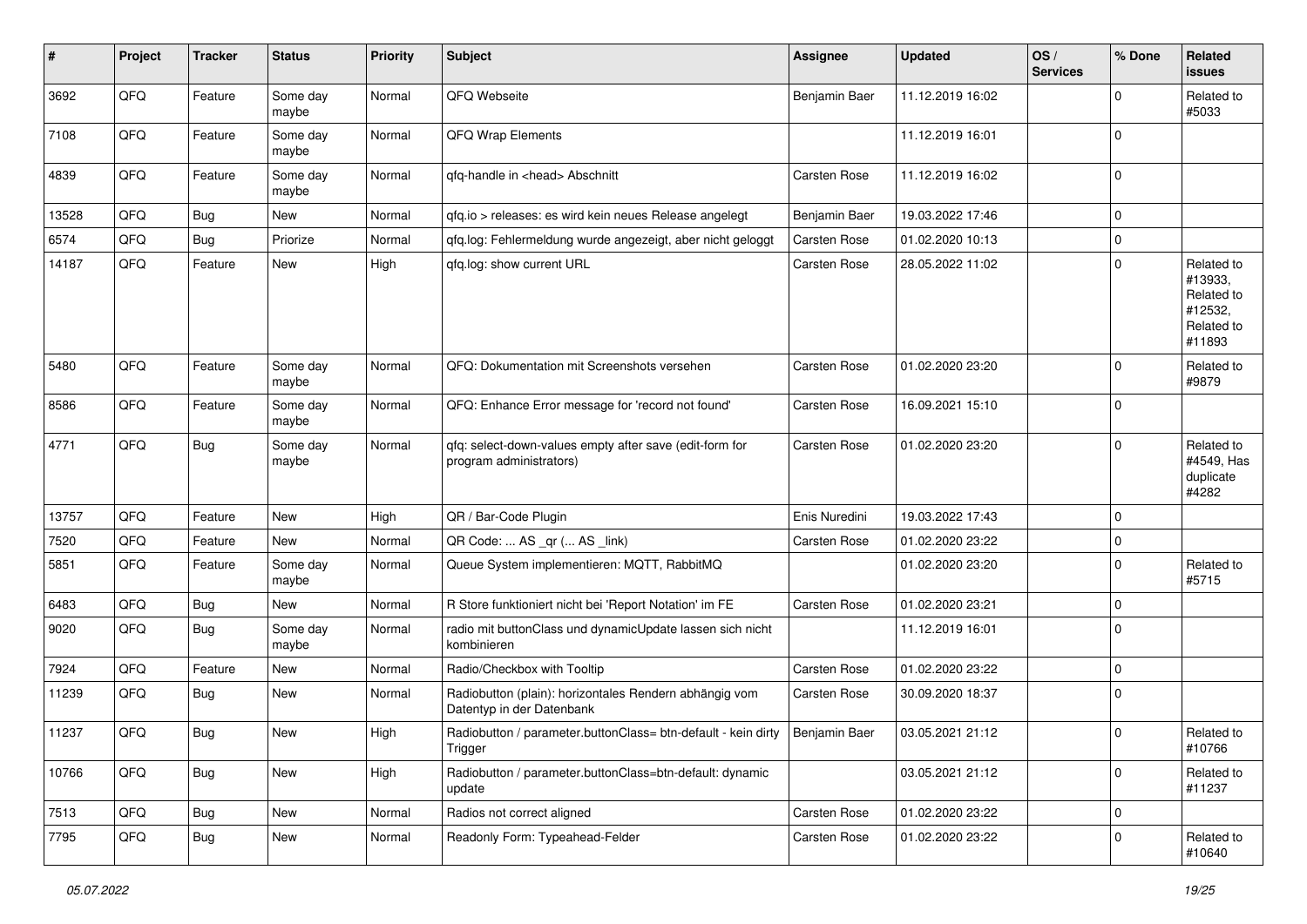| #     | Project | <b>Tracker</b> | <b>Status</b>     | <b>Priority</b> | <b>Subject</b>                                                                               | <b>Assignee</b>     | <b>Updated</b>   | OS/<br><b>Services</b> | % Done       | Related<br>issues                                                      |
|-------|---------|----------------|-------------------|-----------------|----------------------------------------------------------------------------------------------|---------------------|------------------|------------------------|--------------|------------------------------------------------------------------------|
| 3867  | QFQ     | Feature        | Priorize          | Normal          | Readonly Formular: Template Groups add/delete ausbeldnen                                     | <b>Carsten Rose</b> | 05.05.2021 22:12 |                        | 0            |                                                                        |
| 3109  | QFQ     | Bug            | Some day<br>maybe | High            | RealUrl: Links werden nicht korrekt gerendert                                                | <b>Carsten Rose</b> | 03.05.2021 21:14 |                        | 0            |                                                                        |
| 7280  | QFQ     | Feature        | New               | Normal          | recently used table                                                                          | <b>Carsten Rose</b> | 01.02.2020 23:21 |                        | 0            |                                                                        |
| 7480  | QFQ     | Feature        | New               | Normal          | Record History (Undo / Redo)                                                                 | Carsten Rose        | 11.12.2019 16:16 |                        | 0            | Related to<br>#2361                                                    |
| 7099  | QFQ     | Feature        | New               | Normal          | Redesign FormEditor                                                                          | <b>Carsten Rose</b> | 01.02.2020 23:21 |                        | $\mathbf 0$  |                                                                        |
| 13700 | QFQ     | Feature        | New               | Normal          | Redesign qfq.io Seite                                                                        | Carsten Rose        | 19.03.2022 17:43 |                        | 0            |                                                                        |
| 10012 | QFQ     | Feature        | Priorize          | Normal          | redirectAllMailTo: {{beEmail:T}}                                                             | <b>Carsten Rose</b> | 08.05.2021 09:54 |                        | 0            | Related to<br>#12412,<br>Related to<br>#12413,<br>Related to<br>#10011 |
| 12611 | QFQ     | Feature        | Some day<br>maybe | Normal          | Refactoring: Bootstrap with Lazy Loading                                                     | <b>Carsten Rose</b> | 08.06.2022 10:37 |                        | 0            | Related to<br>#12490,<br>Related to<br>#10013,<br>Related to<br>#7732  |
| 4640  | QFQ     | Feature        | Some day<br>maybe | Normal          | Rename System Forms                                                                          |                     | 01.02.2020 23:20 |                        | $\Omega$     |                                                                        |
| 10005 | QFQ     | Feature        | Priorize          | Normal          | Report / special column name:  AS _calendar                                                  | <b>Carsten Rose</b> | 03.06.2020 17:28 |                        | $\mathbf 0$  |                                                                        |
| 11323 | QFQ     | Feature        | Some day<br>maybe | Normal          | Report Frontend Editor Modal + Codemirror                                                    | Carsten Rose        | 16.09.2021 15:10 |                        | $\Omega$     | Related to<br>#11036                                                   |
| 8975  | QFQ     | Feature        | New               | Normal          | Report Notation: 2.0                                                                         | <b>Carsten Rose</b> | 01.02.2020 23:22 |                        | 0            | Related to<br>#8963                                                    |
| 9983  | QFQ     | Feature        | New               | Normal          | Report Notation: new keyword 'range'                                                         | <b>Carsten Rose</b> | 01.02.2020 15:55 |                        | 0            |                                                                        |
| 7261  | QFQ     | Bug            | New               | Normal          | Report pathFilename for user without path, only the filename                                 | Carsten Rose        | 01.02.2020 23:21 |                        | 0            |                                                                        |
| 6723  | QFQ     | Feature        | New               | Normal          | Report QFQ Installation and Version                                                          | <b>Carsten Rose</b> | 12.06.2021 09:07 |                        | 0            |                                                                        |
| 10463 | QFQ     | Feature        | New               | Normal          | Report_link: expliztes setzen von HTML Tags (Bedarf fuer<br>'data-selenium' & 'id')          | Enis Nuredini       | 23.03.2022 09:23 |                        | $\Omega$     | Related to<br>#7648                                                    |
| 9535  | QFQ     | Bug            | Feedback          | Normal          | Report:  AS '_vertical' - column to wide - vertical >> rot45,<br>rot90                       | Benjamin Baer       | 01.02.2020 15:56 |                        | $\Omega$     |                                                                        |
| 11534 | QFQ     | Feature        | New               | Normal          | Report: Action on selected rows - Table batchprocessing<br>feature                           |                     | 18.11.2020 08:15 |                        | $\mathbf{0}$ |                                                                        |
| 3967  | QFQ     | Feature        | Some day<br>maybe | High            | Report: Checkbox, Radio, Dropdown, Input welches ohne<br>Submit funktioniert - 'Inline-Form' | <b>Carsten Rose</b> | 03.05.2021 21:14 |                        | 0            |                                                                        |
| 9052  | QFQ     | Feature        | Feedback          | High            | Report: CodeMirror with SQL Syntax Highlight in FE                                           | Enis Nuredini       | 08.06.2022 10:25 |                        | 0            |                                                                        |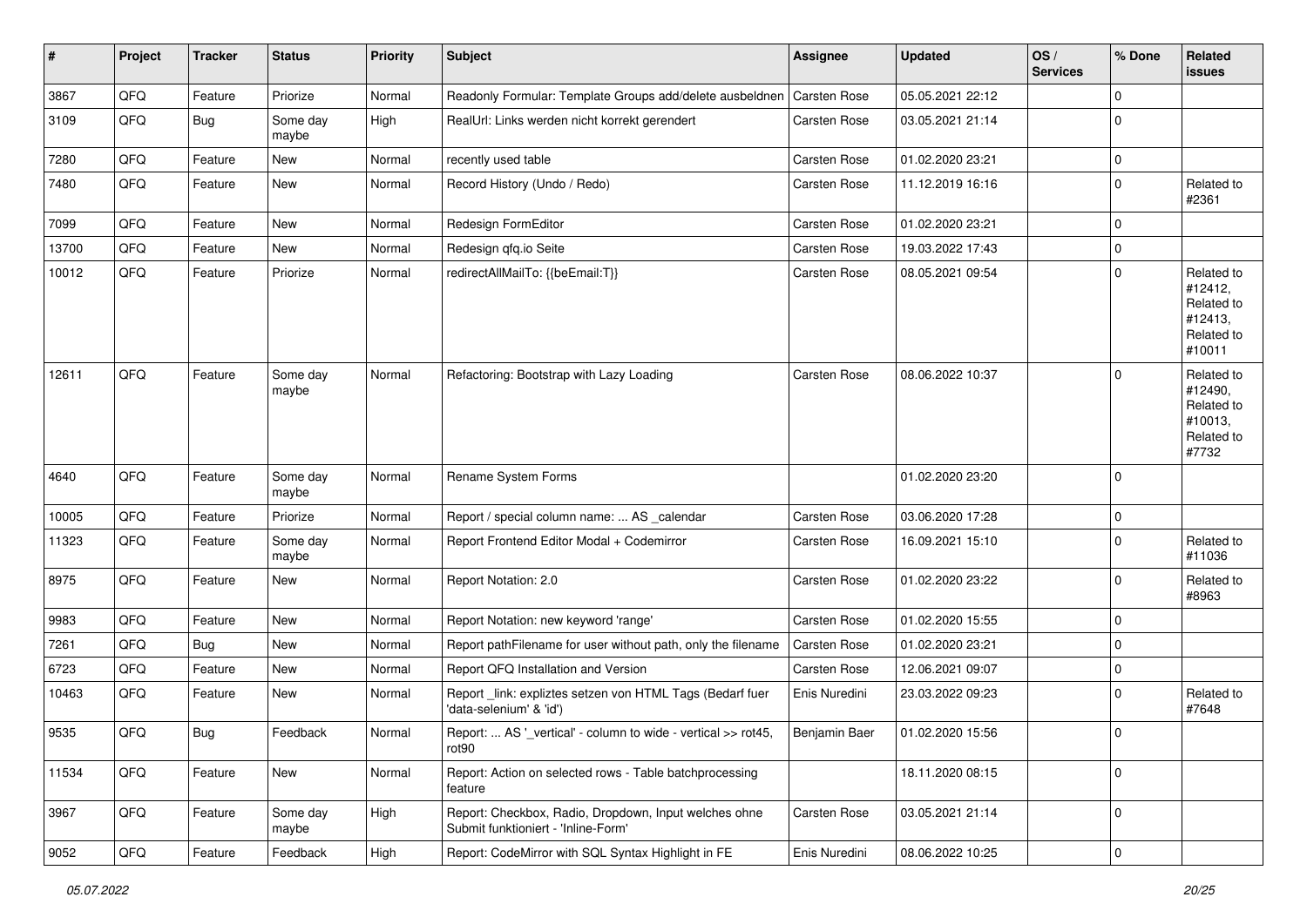| #     | Project | <b>Tracker</b> | <b>Status</b>     | <b>Priority</b> | <b>Subject</b>                                                                                     | <b>Assignee</b>     | Updated          | OS/<br><b>Services</b> | % Done         | Related<br><b>issues</b> |
|-------|---------|----------------|-------------------|-----------------|----------------------------------------------------------------------------------------------------|---------------------|------------------|------------------------|----------------|--------------------------|
| 3991  | QFQ     | Feature        | Some day<br>maybe | Normal          | report: Columnname '_skipWrap' skips 'fbeg', 'fend'                                                | <b>Carsten Rose</b> | 11.12.2019 16:03 |                        | $\Omega$       |                          |
| 14323 | QFQ     | <b>Bug</b>     | In Progress       | Normal          | Report: render=both single - no impact                                                             | <b>Carsten Rose</b> | 19.06.2022 18:31 |                        | $\mathbf{0}$   |                          |
| 4435  | QFQ     | Feature        | Some day<br>maybe | Normal          | Report: striptags - specify allowed tags                                                           |                     | 01.02.2020 23:20 |                        | $\Omega$       |                          |
| 9811  | QFQ     | Feature        | <b>New</b>        | Normal          | Report: tag every n'th row                                                                         | <b>Carsten Rose</b> | 01.02.2020 23:22 |                        | $\Omega$       |                          |
| 5345  | QFQ     | Feature        | <b>New</b>        | Normal          | Report: UPDATE / INSERT / DELETE statements should<br>trigger subqueries, depending on the result. | Carsten Rose        | 27.05.2020 16:11 |                        | $\Omega$       |                          |
| 5129  | QFQ     | Feature        | Some day<br>maybe | Normal          | Reports: SQL fuer x Achse und y Achse                                                              |                     | 11.12.2019 16:02 |                        | $\Omega$       |                          |
| 9855  | QFQ     | <b>Bug</b>     | New               | Normal          | <b>Required Check</b>                                                                              |                     | 01.02.2020 15:56 |                        | $\mathbf{0}$   |                          |
| 4454  | QFQ     | Bug            | Some day<br>maybe | Normal          | Required Elements: multiple elements in a row - whole row<br>marked if only one input is empty.    | Benjamin Baer       | 01.02.2020 23:20 |                        | $\Omega$       |                          |
| 14028 | QFQ     | Feature        | New               | Normal          | Required notification: visual nicer                                                                | Enis Nuredini       | 28.05.2022 11:01 |                        | $\mathbf{0}$   |                          |
| 7921  | QFQ     | Feature        | Some day<br>maybe | Normal          | Rest API Export: URL kuerzer machen                                                                |                     | 01.02.2020 23:19 |                        | $\Omega$       |                          |
| 9394  | QFQ     | Feature        | Priorize          | Normal          | REST: allow for non numerical ids in get requests                                                  | <b>Carsten Rose</b> | 05.05.2021 22:10 |                        | $\Omega$       |                          |
| 12974 | QFQ     | Bug            | New               | High            | <b>Sanitize Queries in Action-Elements</b>                                                         | <b>Carsten Rose</b> | 07.12.2021 17:19 |                        | $\Omega$       |                          |
| 5366  | QFQ     | Feature        | Priorize          | Normal          | Saving with keyboard shortcuts                                                                     | Benjamin Baer       | 21.03.2022 09:47 |                        | $\Omega$       |                          |
| 5428  | QFQ     | Feature        | Some day<br>maybe | Normal          | secure thumbnail: late render on access.                                                           | <b>Carsten Rose</b> | 01.02.2020 23:20 |                        | $\Omega$       |                          |
| 880   | QFQ     | Feature        | Some day<br>maybe | Urgent          | Security: PHP, SQL Injection, XSS                                                                  |                     | 03.05.2021 21:14 |                        | $\Omega$       | Related to<br>#14320     |
| 3727  | QFQ     | Feature        | <b>New</b>        | High            | Security: Session Hijacking erschweren                                                             | <b>Carsten Rose</b> | 03.05.2021 21:14 |                        | $\mathbf 0$    |                          |
| 11076 | QFQ     | Feature        | In Progress       | Normal          | SELECT  AS _websocket                                                                              | <b>Carsten Rose</b> | 30.08.2020 17:49 |                        | $\Omega$       | Related to<br>#13354     |
| 7730  | QFQ     | Feature        | Priorize          | Normal          | <b>SELECT Box: title in between</b>                                                                | Benjamin Baer       | 01.02.2020 23:22 |                        | $\mathbf{0}$   |                          |
| 7519  | QFQ     | Feature        | <b>New</b>        | Normal          | Select: Multi                                                                                      | <b>Carsten Rose</b> | 01.02.2020 23:22 |                        | $\Omega$       |                          |
| 7616  | QFQ     | <b>Bug</b>     | Priorize          | Normal          | Selectlist with Enum & Dynamic Update                                                              | <b>Carsten Rose</b> | 01.02.2020 10:13 |                        | $\mathbf 0$    |                          |
| 14227 | QFQ     | Feature        | <b>New</b>        | Normal          | Selenium Konkurrenz: cypress.io                                                                    | Enis Nuredini       | 28.05.2022 11:02 |                        | $\overline{0}$ |                          |
| 13900 | QFQ     | Feature        | Priorize          | Normal          | Selenium: Check das Cookie/PDF funktioniert                                                        | Enis Nuredini       | 25.03.2022 12:45 |                        | $\mathbf 0$    |                          |
| 13899 | QFQ     | <b>Bug</b>     | ToDo              | Normal          | Selenium: zum laufen bringen                                                                       | Enis Nuredini       | 25.03.2022 10:24 |                        | $\Omega$       |                          |
| 11080 | QFQ     | Feature        | New               | Normal          | Send MQTT messages                                                                                 | <b>Carsten Rose</b> | 29.08.2020 19:49 |                        | $\mathbf{0}$   |                          |
| 7014  | QFQ     | Bug            | <b>New</b>        | Normal          | Sending invalid emails succeeds when<br>debug.redirectAllMailTo is set                             | <b>Carsten Rose</b> | 01.02.2020 23:21 |                        | $\Omega$       |                          |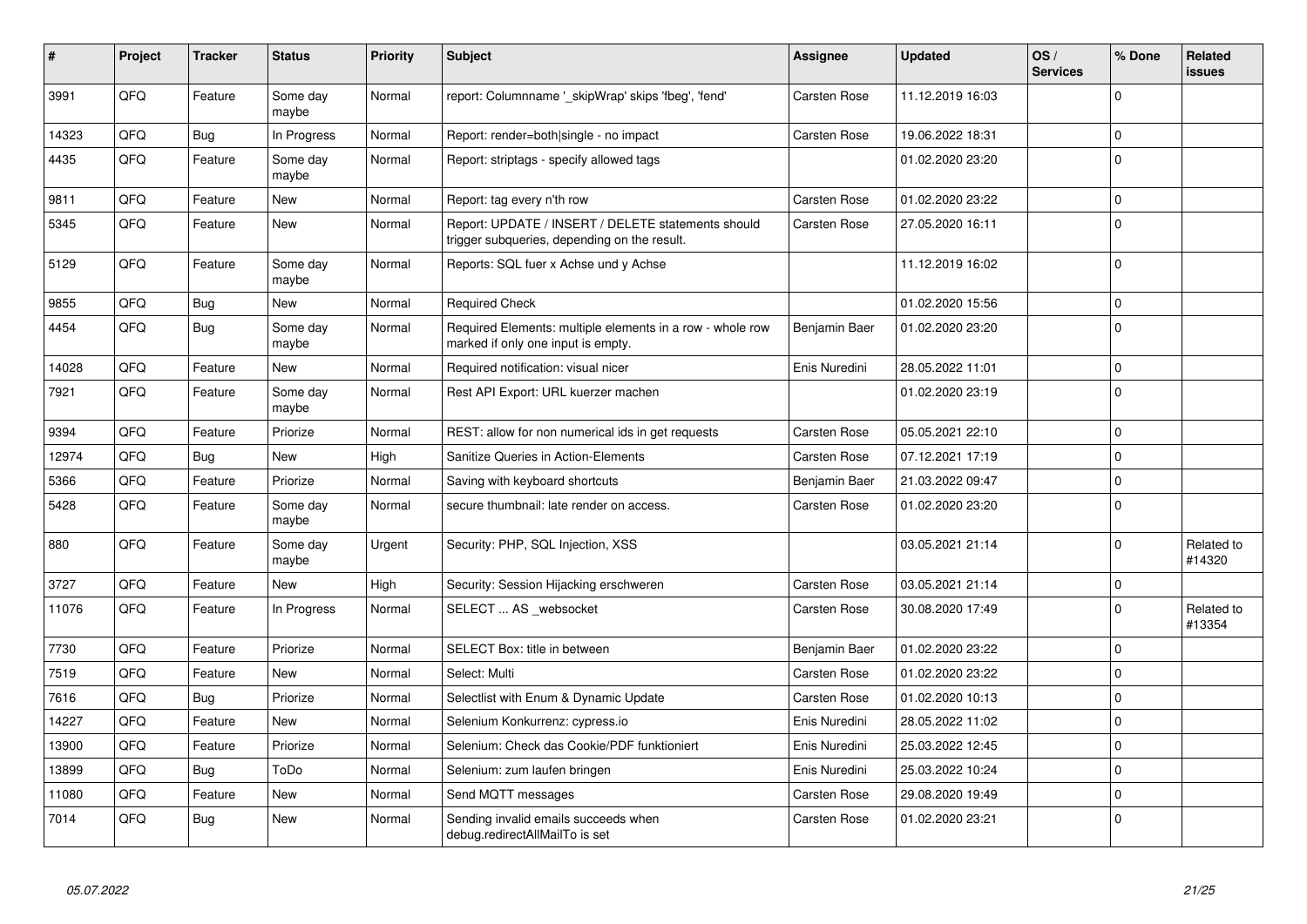| #     | Project    | <b>Tracker</b> | <b>Status</b>     | <b>Priority</b> | <b>Subject</b>                                                                                     | <b>Assignee</b>     | <b>Updated</b>   | OS/<br><b>Services</b> | % Done       | Related<br><b>issues</b>                      |
|-------|------------|----------------|-------------------|-----------------|----------------------------------------------------------------------------------------------------|---------------------|------------------|------------------------|--------------|-----------------------------------------------|
| 4956  | QFQ        | Feature        | Some day<br>maybe | Normal          | Sendmail: Benutzerdefinierte Headers                                                               | <b>Carsten Rose</b> | 11.12.2019 16:02 |                        | 0            |                                               |
| 4551  | QFQ        | Feature        | Some day<br>maybe | Normal          | Set 'pills' via dynamicUpdate to show/hide/disabled                                                |                     | 01.02.2020 23:20 |                        | 0            | Related to<br>#3752                           |
| 8963  | QFQ        | Feature        | Priorize          | Normal          | Setting values in a store: flexible way                                                            | Carsten Rose        | 05.05.2021 22:10 |                        | <sup>0</sup> | Related to<br>#8975                           |
| 3537  | QFQ        | Feature        | Some day<br>maybe | Low             | SHOW COLUMNS FROM tableName - Extend '{{!'<br>definition                                           | <b>Carsten Rose</b> | 11.12.2019 16:02 |                        | 0            |                                               |
| 7107  | QFQ        | Feature        | Some day<br>maybe | Normal          | Showcase Registration Tool: Anmeldung / Administration :<br>Liste Anmeldungen / Emaileinaldung     | Carsten Rose        | 11.12.2019 16:01 |                        | $\Omega$     |                                               |
| 9121  | QFQ        | <b>Bug</b>     | Priorize          | High            | sip links have r and __dbIndexData set                                                             | <b>Carsten Rose</b> | 12.06.2021 10:41 |                        | $\Omega$     |                                               |
| 9707  | QFQ        | Feature        | <b>New</b>        | Normal          | SIP security: encode pageld and check pageld on decode                                             | Carsten Rose        | 01.02.2020 23:22 |                        | $\Omega$     |                                               |
| 12532 | QFQ        | Feature        | <b>New</b>        | High            | SIP-Parameter bei Seitenaufruf in Browser-Console<br>anzeigen                                      | Carsten Rose        | 07.12.2021 17:19 |                        | $\Omega$     | Related to<br>#11893.<br>Related to<br>#14187 |
| 12512 | QFQ        | <b>Bug</b>     | <b>New</b>        | Normal          | Some MySQL Installation can't use 'stored procedures'                                              | Carsten Rose        | 19.03.2022 17:48 |                        | $\Omega$     |                                               |
| 4442  | QFQ        | Feature        | Some day<br>maybe | Normal          | Special Column Name: link - new symbol G (Glyph) to<br>choose any available symbol                 |                     | 11.12.2019 16:02 |                        | 0            |                                               |
| 7683  | QFQ        | Feature        | <b>New</b>        | Normal          | Special column names in '{{ SELECT  AS _link }}' should<br>be detected                             | Carsten Rose        | 01.02.2020 23:21 |                        | $\Omega$     |                                               |
| 9928  | <b>OFO</b> | Feature        | Priorize          | Normal          | SpecialColumnName: a) Deprecated: ' AS "_+tag " ', b)<br>New: ' AS "_ <tag1><tag2>"'</tag2></tag1> | Carsten Rose        | 01.02.2020 23:17 |                        | $\Omega$     | Related to<br>#9929                           |
| 8806  | QFQ        | Feature        | <b>New</b>        | Normal          | SQL Function nl2br                                                                                 | <b>Carsten Rose</b> | 01.02.2020 23:22 |                        | $\Omega$     |                                               |
| 12545 | QFQ        | <b>Bug</b>     | <b>New</b>        | Urgent          | sql.log not created / updated                                                                      | Carsten Rose        | 14.12.2021 16:02 |                        | $\Omega$     |                                               |
| 4050  | QFQ        | Feature        | <b>New</b>        | Normal          | sql.log: 1) FormElement ID which causes a specific action,<br>2) Result in the same row.           | Carsten Rose        | 15.04.2020 11:35 |                        | 0            | Related to<br>#5458                           |
| 12504 | QFQ        | Feature        | Priorize          | Normal          | sql.log: report fe.id                                                                              | <b>Carsten Rose</b> | 05.05.2021 22:09 |                        | 0            |                                               |
| 3941  | QFQ        | Feature        | Some day<br>maybe | Normal          | sglAfter: es sollten mehrere moeglich sein                                                         | Carsten Rose        | 11.12.2019 16:03 |                        | $\Omega$     | Related to<br>#3942                           |
| 4026  | QFQ        | Feature        | Some day<br>maybe | Normal          | sqlLog.sql: log number of FE.id                                                                    | Carsten Rose        | 11.12.2019 16:03 |                        | $\Omega$     | Related to<br>#5458                           |
| 9129  | QFQ        | Feature        | New               | Normal          | sqlValidate: Message as notification, not as error                                                 | Carsten Rose        | 01.02.2020 23:22 |                        | $\Omega$     | Related to<br>#9128                           |
| 10081 | QFQ        | Bug            | New               | High            | Stale record lock after 'forbidden' character                                                      | Carsten Rose        | 03.05.2021 21:12 |                        | $\Omega$     | Related to<br>#10082,<br>Related to<br>#9789  |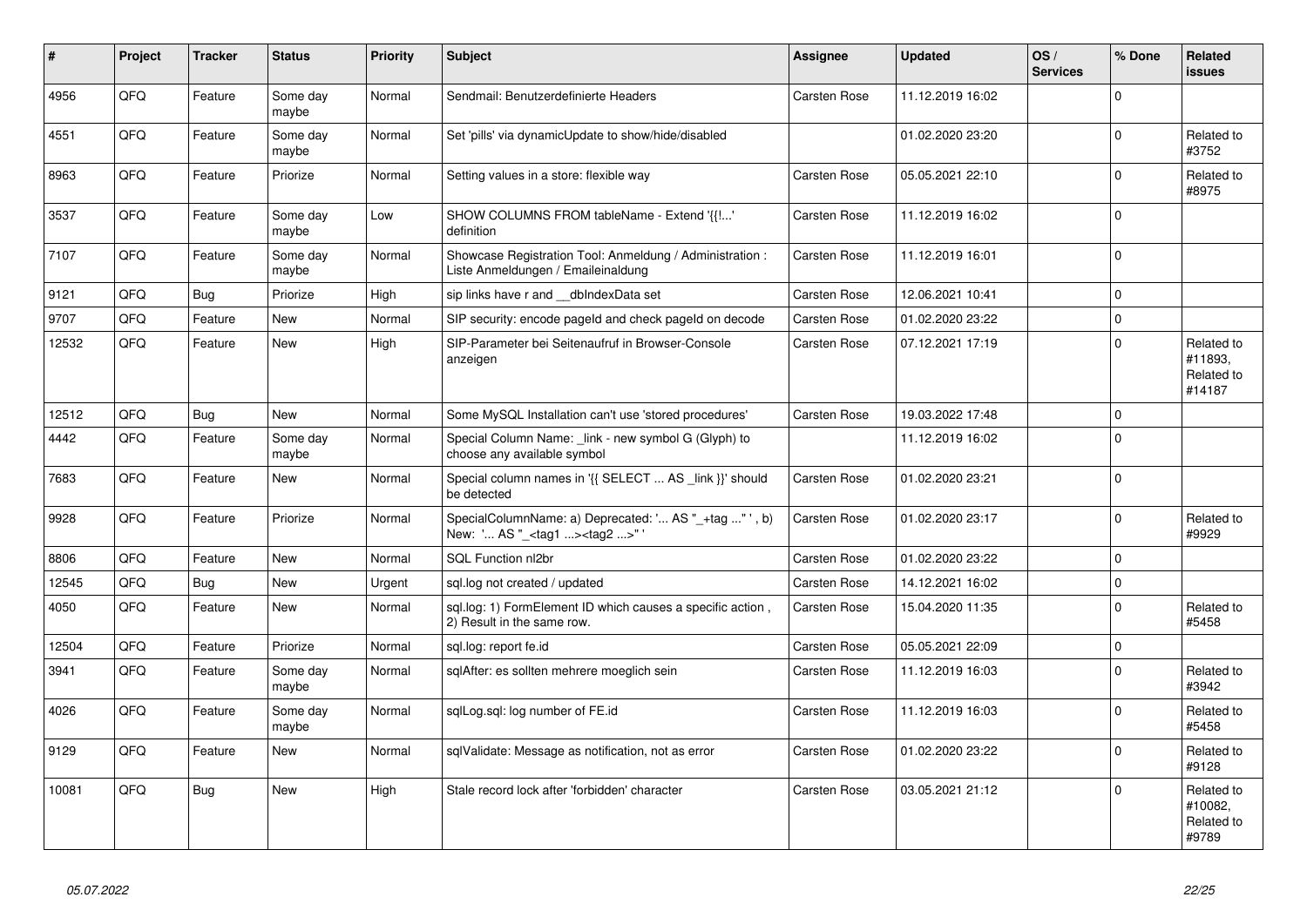| #     | Project | <b>Tracker</b> | <b>Status</b>     | <b>Priority</b> | <b>Subject</b>                                                                                       | Assignee                                               | <b>Updated</b>      | OS/<br><b>Services</b> | % Done         | Related<br><b>issues</b>                      |                      |
|-------|---------|----------------|-------------------|-----------------|------------------------------------------------------------------------------------------------------|--------------------------------------------------------|---------------------|------------------------|----------------|-----------------------------------------------|----------------------|
| 9173  | QFQ     | Bug            | Priorize          | Urgent          | Stale Record Lock: Firefox                                                                           | <b>Carsten Rose</b>                                    | 03.05.2021 21:14    |                        | $\Omega$       | Related to<br>#9789                           |                      |
| 12413 | QFQ     | Feature        | <b>New</b>        | Normal          | STORE_TYPO3: enhance for {{be_users.email:T}},<br>{{fe users.email:T}}                               | <b>Carsten Rose</b>                                    | 03.05.2021 20:45    |                        | $\Omega$       | Related to<br>#12412,<br>Related to<br>#10012 |                      |
| 11775 | QFQ     | Feature        | <b>New</b>        | Normal          | Subrecord Tooltip pro Feld                                                                           | <b>Carsten Rose</b>                                    | 18.12.2020 15:22    |                        | $\Omega$       | Related to<br>#11955                          |                      |
| 3432  | QFQ     | Feature        | <b>New</b>        | Normal          | subrecord: dynamicUpdate                                                                             | Carsten Rose                                           | 11.06.2020 21:10    |                        | $\mathbf{0}$   | Related to<br>#5691                           |                      |
| 8187  | QFQ     | Feature        | <b>New</b>        | Normal          | Subrecord: enable/hide new button - make new/edit/delete<br>customizeable.                           | Carsten Rose                                           | 06.03.2021 18:44    |                        | $\Omega$       | Related to<br>#11326                          |                      |
| 11955 | QFQ     | Feature        | New               | Normal          | subrecord: new title option to set <th> attributes - e.g. to<br/>customize tablesorter options.</th> | attributes - e.g. to<br>customize tablesorter options. | <b>Carsten Rose</b> | 03.05.2021 20:47       |                | $\Omega$                                      | Related to<br>#11775 |
| 12135 | QFQ     | Feature        | <b>New</b>        | Normal          | Subrecord: Notiz                                                                                     |                                                        | 24.04.2021 16:58    |                        | $\mathbf{0}$   |                                               |                      |
| 7281  | QFQ     | Bug            | Some day<br>maybe | Normal          | Subrecords: on large screen separator line too short                                                 |                                                        | 01.02.2020 23:19    |                        | $\Omega$       |                                               |                      |
| 7574  | QFQ     | Bug            | <b>New</b>        | Normal          | Substitute error: form element not reported / dont parse<br>Form.note                                | <b>Carsten Rose</b>                                    | 01.02.2020 23:21    |                        | $\Omega$       |                                               |                      |
| 12477 | QFQ     | Feature        | <b>New</b>        | Normal          | Support for refactoring: Form, FormElement, diverse<br>Tabellen/Spalten, tt-content Records          | <b>Carsten Rose</b>                                    | 03.05.2021 20:45    |                        | $\overline{0}$ |                                               |                      |
| 12520 | QFQ     | Bug            | <b>New</b>        | Normal          | Switch FE User: still active even FE User session expired                                            | <b>Carsten Rose</b>                                    | 19.03.2022 17:48    |                        | $\Omega$       |                                               |                      |
| 10114 | QFQ     | Feature        | <b>New</b>        | High            | Symbol (Link): 'G:' (Glyphicon) replaced by 'i:' (icon)                                              |                                                        | 07.12.2021 17:19    |                        | $\Omega$       | Related to<br>#3797,<br>Related to<br>#4194   |                      |
| 4258  | QFQ     | Feature        | Some day<br>maybe | High            | <b>System Defaults: Forms</b>                                                                        | <b>Carsten Rose</b>                                    | 03.05.2021 21:14    |                        | $\overline{0}$ |                                               |                      |
| 14304 | QFQ     | Bug            | New               | Normal          | table sorter view safer does not work                                                                | Carsten Rose                                           | 10.06.2022 11:49    |                        | $\mathbf{0}$   |                                               |                      |
| 10745 | QFQ     | Feature        | Some day<br>maybe | Normal          | Tablesorter Excel Export                                                                             | <b>Carsten Rose</b>                                    | 16.09.2021 15:09    |                        | $\Omega$       |                                               |                      |
| 9130  | QFQ     | Feature        | Some day<br>maybe | Normal          | tablesorter: Automatic Row numbering / Zeilenummer                                                   | Benjamin Baer                                          | 01.02.2020 23:22    |                        | $\Omega$       |                                               |                      |
| 11892 | QFQ     | Feature        | <b>New</b>        | Normal          | tablesorter: columns with links are hard to order - new<br>qualifier 'Y: <ord>'</ord>                | Enis Nuredini                                          | 23.03.2022 09:22    |                        | $\Omega$       |                                               |                      |
| 12679 | QFQ     | Feature        | <b>New</b>        | Normal          | tablesorter: custom column width                                                                     | Carsten Rose                                           | 16.06.2021 11:10    |                        | $\Omega$       |                                               |                      |
| 6970  | QFQ     | Feature        | Some day<br>maybe | Normal          | tablesorter: default fuer 'sortReset' aendern von 'Ctrl' zu 'Alt'                                    | Benjamin Baer                                          | 01.02.2020 23:21    |                        | $\mathbf{0}$   |                                               |                      |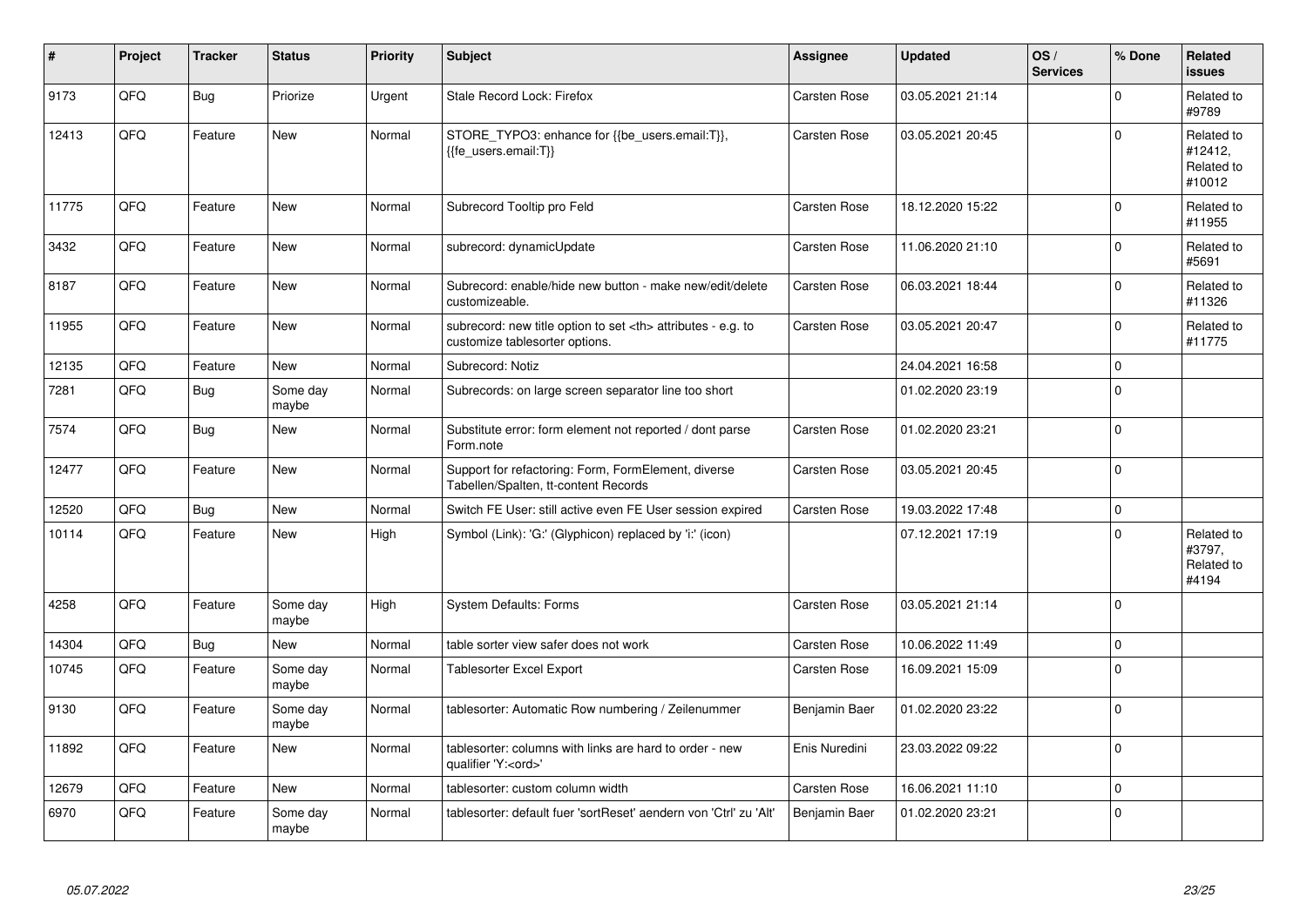| ∦     | Project | <b>Tracker</b> | <b>Status</b>     | <b>Priority</b> | <b>Subject</b>                                                                                            | <b>Assignee</b>     | <b>Updated</b>   | OS/<br><b>Services</b> | % Done       | Related<br><b>issues</b>                    |
|-------|---------|----------------|-------------------|-----------------|-----------------------------------------------------------------------------------------------------------|---------------------|------------------|------------------------|--------------|---------------------------------------------|
| 10506 | QFQ     | <b>Bug</b>     | New               | High            | Template Group broken on MultiDB instance                                                                 | Carsten Rose        | 03.05.2021 21:12 |                        | <sup>0</sup> | Related to<br>#10505                        |
| 4445  | QFQ     | Feature        | Some day<br>maybe | Normal          | template group: Option to simulate fieldset                                                               |                     | 28.06.2021 14:11 |                        | 0            |                                             |
| 12716 | QFQ     | <b>Bug</b>     | <b>New</b>        | Normal          | template group: Pattern only applied to first instance                                                    | <b>Carsten Rose</b> | 19.03.2022 17:47 |                        | 0            |                                             |
| 12045 | QFQ     | Bug            | <b>New</b>        | Normal          | templateGroup afterSave FE: Aufruf ohne<br>salHonorFormElements funktioniert nicht                        | <b>Carsten Rose</b> | 18.02.2021 16:33 |                        | $\Omega$     |                                             |
| 12702 | QFQ     | <b>Bug</b>     | New               | High            | templateGroup: broken in multiDb Setup                                                                    | <b>Carsten Rose</b> | 14.12.2021 16:02 |                        | $\Omega$     |                                             |
| 3882  | QFQ     | Bug            | Some day<br>maybe | Normal          | templateGroup: disable 'add' if limit is reached - funktioniert<br>nicht wenn bereits records existierten | <b>Carsten Rose</b> | 11.12.2019 16:03 |                        | 0            |                                             |
| 7521  | QFQ     | Feature        | New               | Normal          | TemplateGroup: fe.type=upload                                                                             | <b>Carsten Rose</b> | 01.02.2020 23:21 |                        | 0            | Related to<br>#9706                         |
| 3385  | QFQ     | Feature        | Some day<br>maybe | Normal          | templateGroup: insert/update/delete non primary records                                                   | <b>Carsten Rose</b> | 11.12.2019 16:02 |                        | 0            |                                             |
| 3588  | QFQ     | <b>Bug</b>     | Some day<br>maybe | Normal          | templateGroup: versteckte Elemente werden weiterhin<br>gespeichert.                                       | <b>Carsten Rose</b> | 11.12.2019 16:02 |                        | $\Omega$     |                                             |
| 4549  | QFQ     | Bug            | Some day<br>maybe | Normal          | TemplateGroups: FE.type SELECT loose selected value<br>after save                                         | <b>Carsten Rose</b> | 01.02.2020 23:20 |                        | 0            | Related to<br>#4548,<br>Related to<br>#4771 |
| 10345 | QFQ     | Feature        | New               | Normal          | Templates - Patterns QFQ Style                                                                            |                     | 03.05.2021 21:01 |                        | $\Omega$     | Related to<br>#10713                        |
| 4816  | QFQ     | Feature        | Some day<br>maybe | Normal          | Templates for QFQ Reports (Tables, Radios, )                                                              |                     | 01.02.2020 23:20 |                        | 0            |                                             |
| 8056  | QFQ     | Feature        | Some day<br>maybe | Normal          | Termin Organisation (Reservation)                                                                         |                     | 01.02.2020 23:19 |                        | $\Omega$     | Related to<br>#8658                         |
| 4757  | QFQ     | Feature        | Some day<br>maybe | Normal          | Test subrecord: download links ok? Links ok?                                                              | <b>Carsten Rose</b> | 01.02.2020 23:20 |                        | 0            |                                             |
| 7402  | QFQ     | <b>Bug</b>     | Some day<br>maybe | Normal          | thumbnail cache: outdated picture when permission denied<br>and permission resolved.                      |                     | 01.02.2020 23:20 |                        | $\mathbf 0$  |                                             |
| 5452  | QFQ     | Feature        | Some day<br>maybe | Normal          | Thumbnails from PDF: bad quality                                                                          |                     | 01.02.2020 23:20 |                        | 0            |                                             |
| 9704  | QFQ     | Feature        | Some day<br>maybe | Normal          | Thumbnails Generieren beim Splitten von PDF Files                                                         | <b>Carsten Rose</b> | 11.12.2019 16:01 |                        | $\Omega$     |                                             |
| 10782 | QFG     | Feature        | Feedback          | Normal          | Tiny MCE: Image Upload                                                                                    | Enis Nuredini       | 16.05.2022 23:16 |                        | $\mathbf 0$  | Related to<br>#12452                        |
| 12186 | QFO     | Feature        | New               | High            | TinyMCE Config für Objekte                                                                                | Carsten Rose        | 07.12.2021 17:19 |                        | 0            | <b>Blocks</b><br>#12632                     |
| 12439 | QFQ     | Feature        | In Progress       | Normal          | TinyMCE Paste from Word & Character Count/Limit                                                           | Carsten Rose        | 05.05.2021 22:15 |                        | 0            |                                             |